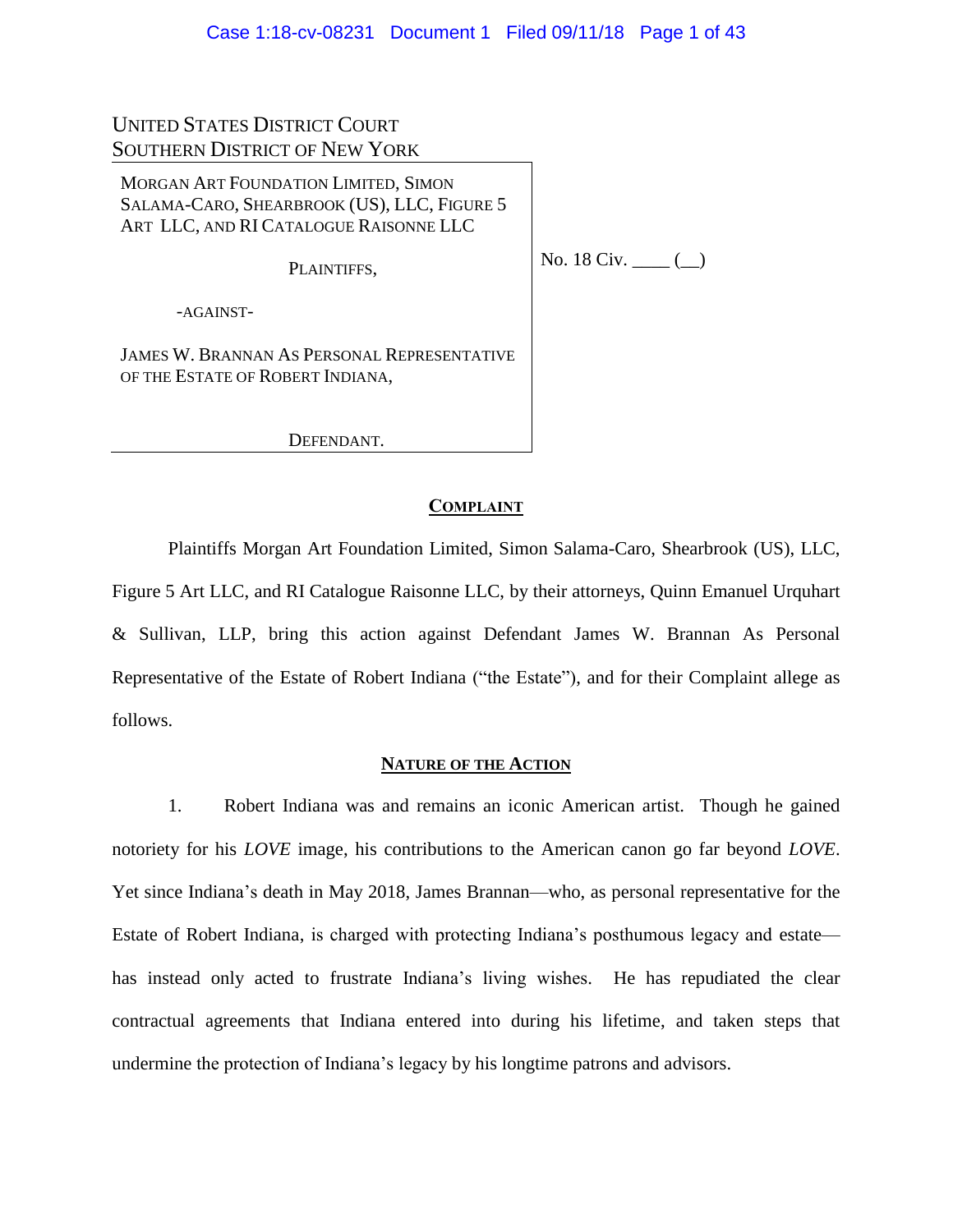### Case 1:18-cv-08231 Document 1 Filed 09/11/18 Page 2 of 43

2. Instead of protecting Indiana's legacy and ensuring that his will and wishes are carried out, Brannan has inexplicably imposed roadblocks at every turn, refused to cooperate with Indiana's longstanding business partners, and caused his estate to fall into disarray. Brannan, purportedly acting on behalf of the Estate, has breached and repudiated numerous agreements Indiana entered into with Simon Salama-Caro and Morgan Art Foundation Limited, one of Indiana's most committed patrons who supported his career for decades. He has done this despite knowing that these agreements were expressly authorized by Indiana and, by their very nature, were intended to further Indiana's legacy and personal wishes.

3. Brannan is well aware of the long history and thoughtful working relationship that Morgan Art Foundation and Salama-Caro had with Indiana before his death. Indeed, as a result of Morgan Art Foundation's efforts to promote and revitalize Indiana's art career over the last three decades, Indiana granted Morgan Art Foundation the copyrights, trademarks, and exclusive rights to produce and sell many of his most notable works. In exchange for these rights, Morgan Art Foundation paid Indiana millions of dollars in royalties stemming from the successful sale of these works. These rights are memorialized in written agreements—the "License/IP Agreement" and the "Sculpture Agreement"—between Morgan Art Foundation and Indiana, which Brannan has acknowledged and accepted on behalf of the Estate.

4. Shortly before Indiana's death in May 2018, Morgan Art Foundation brought an action in the District Court for the Southern District of New York to assert its rights under these agreements, and to protect Indiana's market and artistic legacy from the unauthorized reproduction and forging of Indiana works by art publishers Michael McKenzie and American Image Art. As Morgan Art Foundation made clear in that complaint, and also directly to the Estate's representatives, Morgan Art Foundation's intention was to *protect* Indiana and his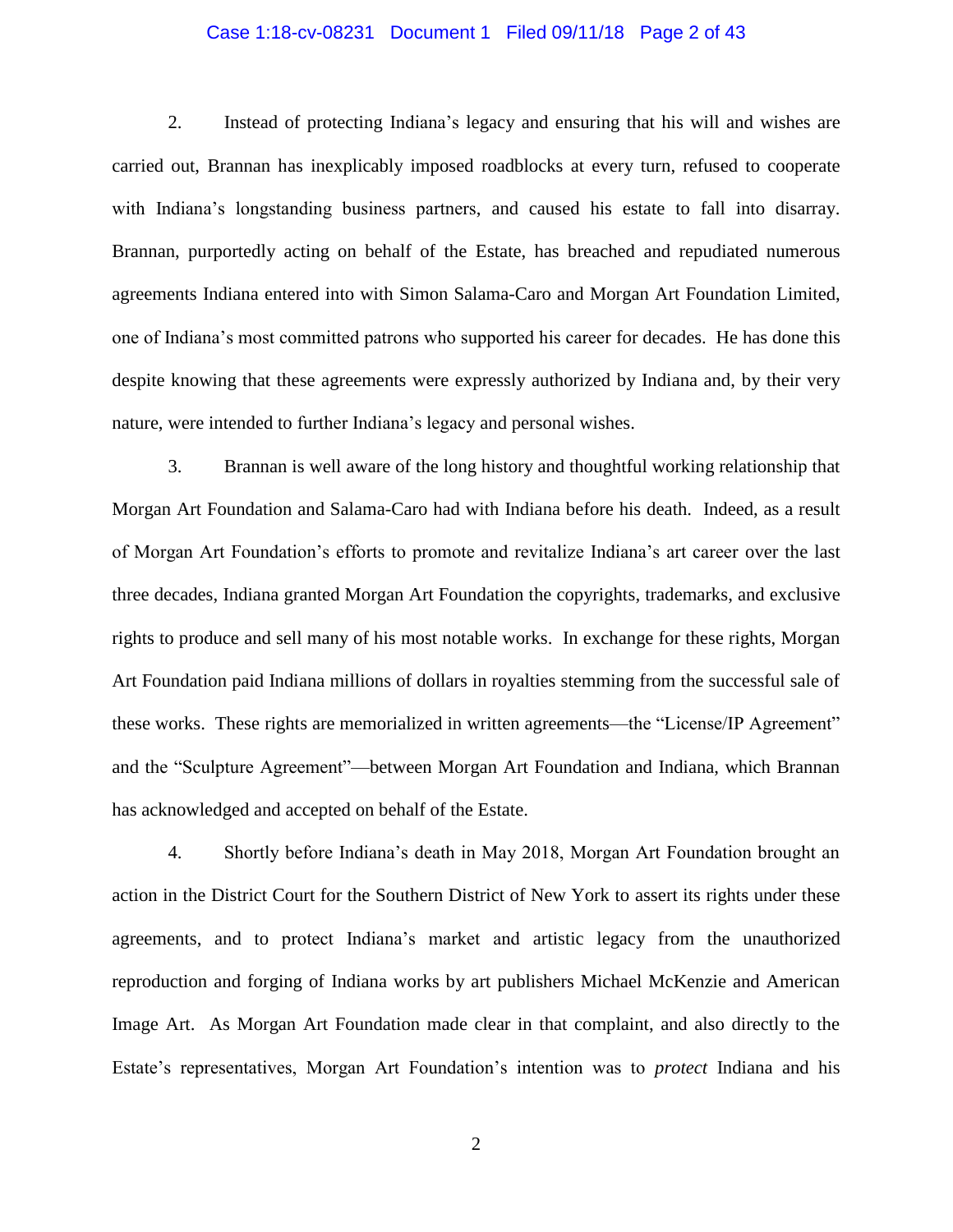### Case 1:18-cv-08231 Document 1 Filed 09/11/18 Page 3 of 43

artistic legacy from the low-quality forgeries flooding the market—a highly concerning situation that Morgan Art Foundation's advisors had discussed with Indiana before his death. Morgan Art Foundation had every intention of working together with the Estate to protect and promote Indiana's legacy and foundation after his death, and had even discussed donating millions of dollars' worth of its own collection of artworks to help support the fledgling Star of Hope Foundation.

5. Inexplicably, and to severe detriment to Indiana's legacy and estate, Brannan has rejected Morgan Art Foundation's offers of support. Instead, through frivolous counterclaims filed on Friday in the Southern District of New York, the Estate has alleged that *Morgan Art Foundation* and *Salama-Caro* are in the wrong, and repudiated several agreements that Indiana had made with Morgan Art Foundation and Simon Salama-Caro. But these agreements are clearly documented in writing. They are the subject of executed contracts and written correspondence with Indiana spanning more than a decade. And they relate to projects that Indiana was passionate about and strongly encouraged, and worked actively on with Salama-Caro and others for many years before his death.

6. The plain language of Morgan Art Foundation's and Salama-Caro's agreements with Indiana make clear that the Estate's allegations have no basis in reality and are directly contrary to fact. Even worse, the Estate was aware of these agreements when it made these frivolous allegations public—yet chose to ignore them. But Brannan, as personal representative of the Estate, cannot simply pick and choose which of Indiana's living wishes and agreements he prefers to honor and which he would rather forget.

7. *First,* the Estate baselessly alleged that Salama-Caro lacked authority to create certain marble sculptures of the image of *LOVE* and that Indiana's signature on these works is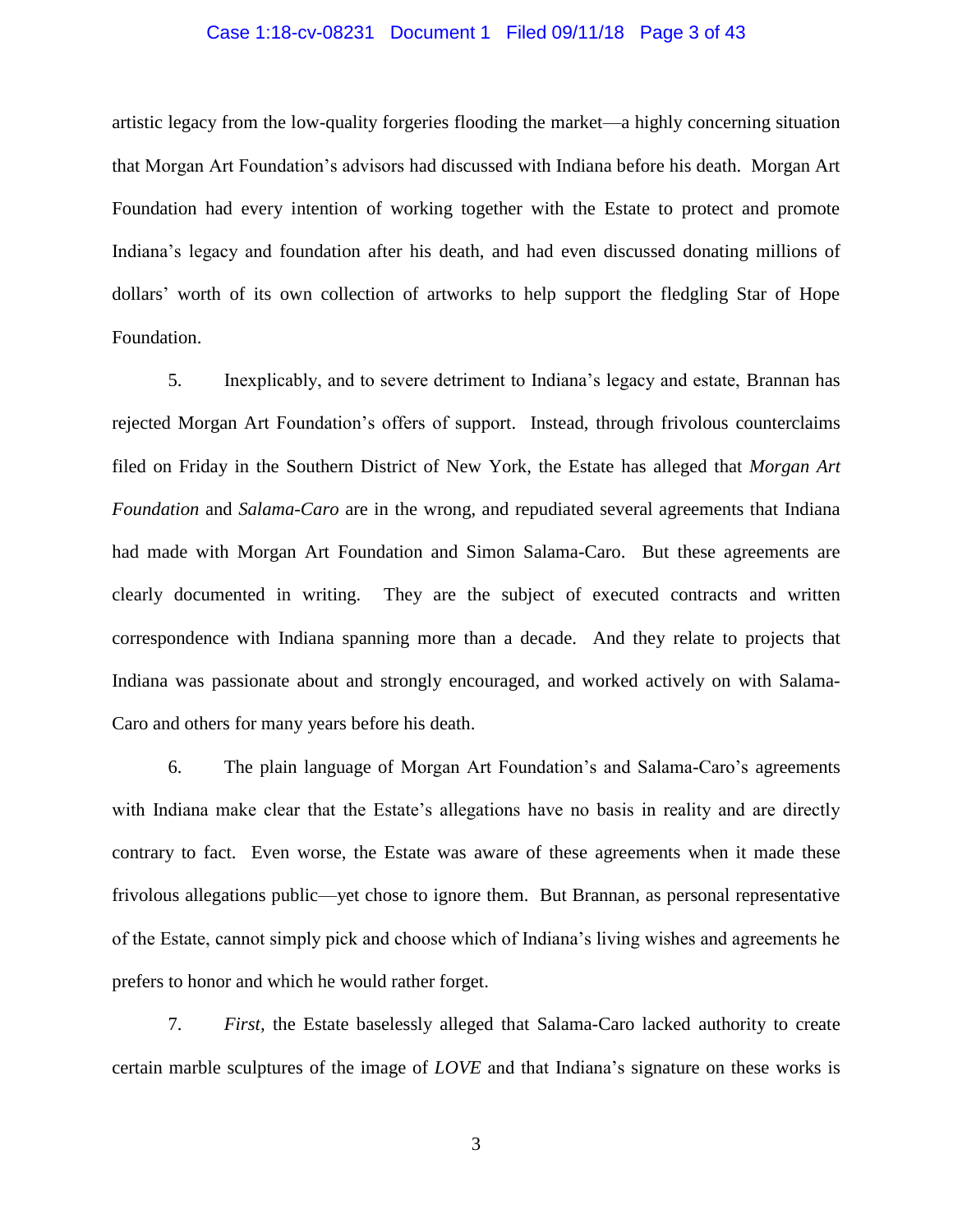### Case 1:18-cv-08231 Document 1 Filed 09/11/18 Page 4 of 43

false. Not true. Indiana granted Salama-Caro the express "authority to have LOVE sculptures made in marble" in certain agreed sizes and quantities, and gave Salama-Caro and Morgan Art Foundation the exclusive right to inscribe Indiana's signature on the works. Since their production, the marble *LOVE* sculptures have been publicly exhibited, with Indiana's knowledge and approval, for years. They were adored by Indiana, who held one of the works in his private collection at his home in Vinalhaven, Maine. And upon the sale of one such sculpture in 2006, a significant royalty payment was duly made to Indiana. Yet notwithstanding the clear written agreements between Indiana, Morgan Art Foundation, and Salama-Caro regarding the creation and authenticity of these sculptures—which the Estate *has* copies of in its possession—the Estate has baselessly and publicly asserted that Morgan Art Foundation and Salama-Caro *forged* these works, without even mentioning the contracts authorizing these works that the Estate knows exist. This conduct is inexplicable, and directly contrary to the written contracts and Indiana's express wishes. Indiana would never have repudiated these works that he so treasured.

8. *Second*, the Estate has also repudiated Indiana's agreement with Salama-Caro to publish Indiana's Catalogue Raisonne—a comprehensive listing of his complete oeuvre. Indiana was immensely proud that the Catalogue Raisonne was being published, and expressly authorized Salama-Caro to do so. The Catalogue Raisonne will memorialize Indiana's significant body of work and educate the public about his artistic contributions. Salama-Caro and RI Catalogue Raisonne LLC, the company established by Salama-Caro with Indiana's knowledge, have dedicated more than a decade and expended millions of dollars of their own resources preparing the Catalogue Raisonne for publication. But rather than see to it that Indiana's Catalogue Raisonne is published, and honor Indiana's express agreement and wish that Salama-Caro be "responsible for the preparation of the Catalogue Raisonne of my complete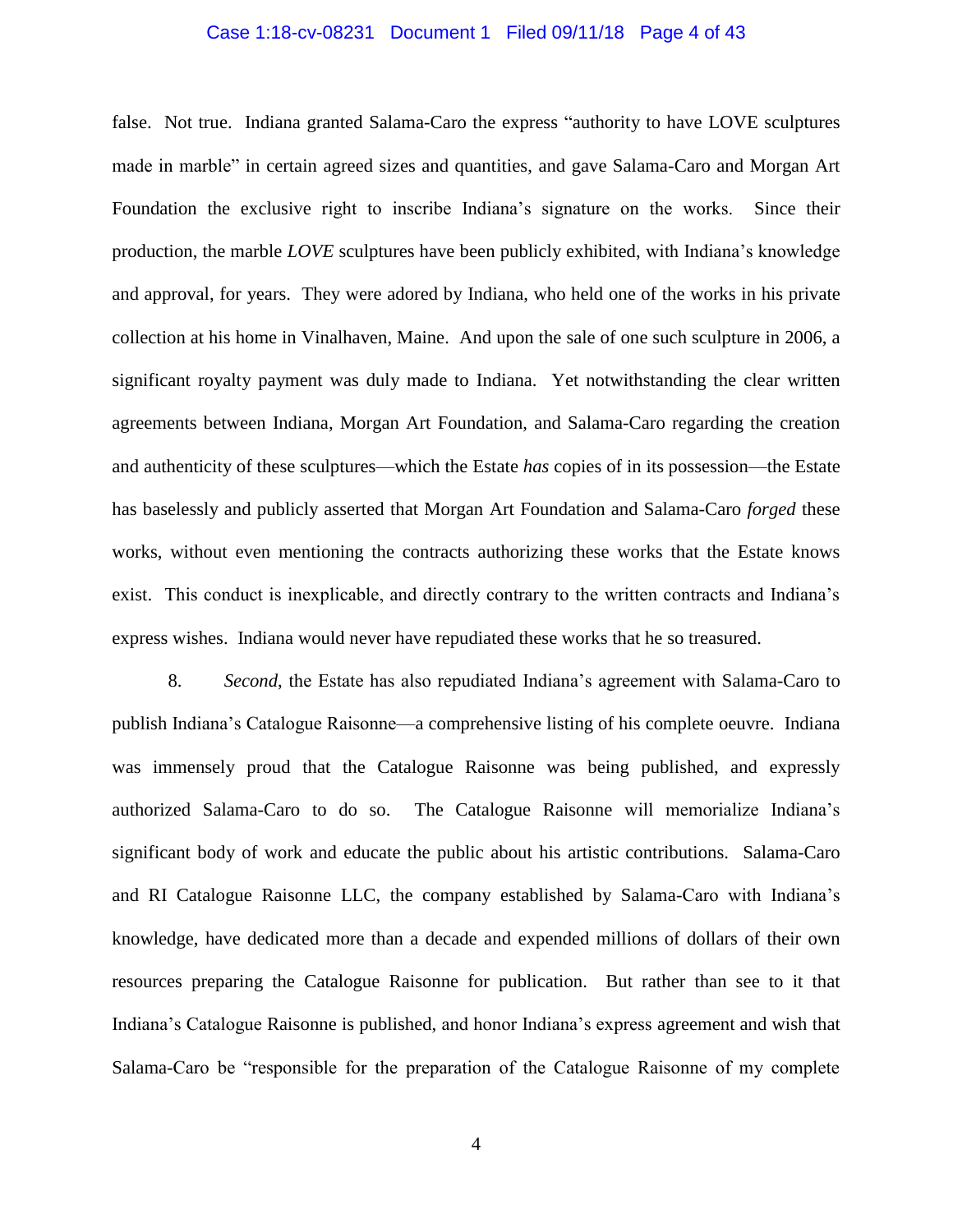### Case 1:18-cv-08231 Document 1 Filed 09/11/18 Page 5 of 43

oeuvre," the Estate has attempted to halt its publication on the patently untrue ground that Indiana did not confer on Salama-Caro the right to prepare a Catalogue Raisonne. This is false and contrary to the written contract signed by Indiana.

9. *Third*, the Estate seeks to undo all of the hard work Salama-Caro and his affiliates have poured into the creation and maintenance of RobertIndiana.com, which has been in operation for years. Again, Indiana and Salama-Caro agreed to the creation of this website many years ago, and it has served the valuable purpose of educating the public and promoting Indiana's legacy globally. Indiana never objected to Salama-Caro's operation of RobertIndiana.com during his lifetime. To the contrary, Indiana often offered feedback on and frequently discussed the website with Salama-Caro over the years. In fact, Salama-Caro's creation of the website was Indiana's idea. Nevertheless, the Estate now seeks to posthumously repudiate Indiana's express consent to the website, contrary to his wishes and to the detriment of his legacy.

10. The Estate's conduct is unjust and clearly violates Morgan Art Foundation's, Salama-Caro's, and others' rights. But more important than that is the effect that the Estate's actions will have on Indiana's artistic legacy. By seeking to prevent the publication of a landmark scholarly study of Indiana's body of work in the Catalogue Raisonne, and interfere with the continued maintenance of his authorized website, the Estate is not only contravening Indiana's express wishes, but actively acting to destroy his legacy rather than promote it. The end result of the Estate's bad-faith conduct will be to drain Indiana's Estate of valuable resources through needless litigation that would otherwise go toward supporting his Star of Hope Foundation, line the pockets of attorneys and Estate representatives, and protect the interests of the Estate's personal representative, Brannan, at the expense of Indiana's Estate and legacy itself.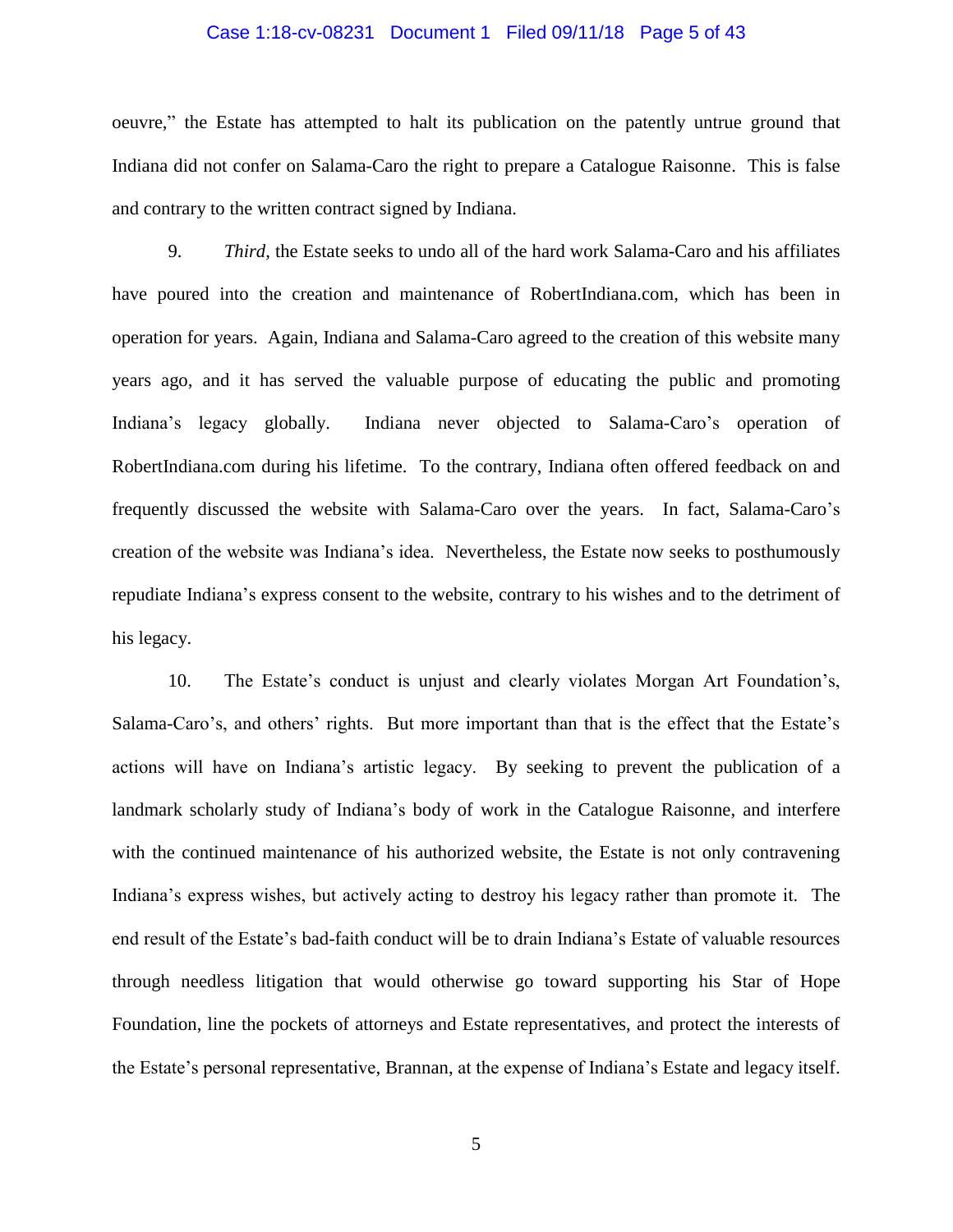### Case 1:18-cv-08231 Document 1 Filed 09/11/18 Page 6 of 43

11. Notwithstanding Brannan's interference, Morgan Art Foundation and Salama-Caro remain determined to do the right thing by Indiana and protect his legacy. On September 6, 2018, Morgan Art Foundation received a call from a concerned citizen of Vinalhaven to report that Indiana's residence—the landmark Star of Hope building—was falling apart, and endangering the citizens of Vinalhaven by its disrepair. The Estate has failed to contribute money or take efforts to adequately stabilize the house—which is possibly Indiana's greatest conceptual work and which he wanted to become a study center after his death. This irresponsible behavior is completely contrary to Indiana's wishes, and the wishes of the Vinalhaven community that knew and supported Indiana throughout his later life. Accordingly, on September 7, Morgan Art Foundation told the Estate that it would be willing to step in to protect Indiana's historical residence for Vinalhaven. Morgan Art Foundation proposed donating upwards of \$5 million of art from its own collection to be auctioned off, the proceeds of which would go to the Star of Hope Foundation to repair the house and fund operations. Morgan Art Foundation also offered to lend major works—such as a monumental *LOVE* sculpture—for display in Vinalhaven. This is because Indiana's personal collection did not contain the most important artistic creations that would draw public interest.

12. In response to Morgan Art Foundation's generosity, the Estate thumbed its nose at Vinalhaven, thumbed its nose at history, thumbed its nose at the patron of Robert Indiana that spent tens of millions of dollars and decades funding and supporting Indiana's artistic career, and thumbed its nose at Indiana's living wishes themselves.

#### **PARTIES**

13. Plaintiff Morgan Art Foundation Limited is a Bahamas limited liability company.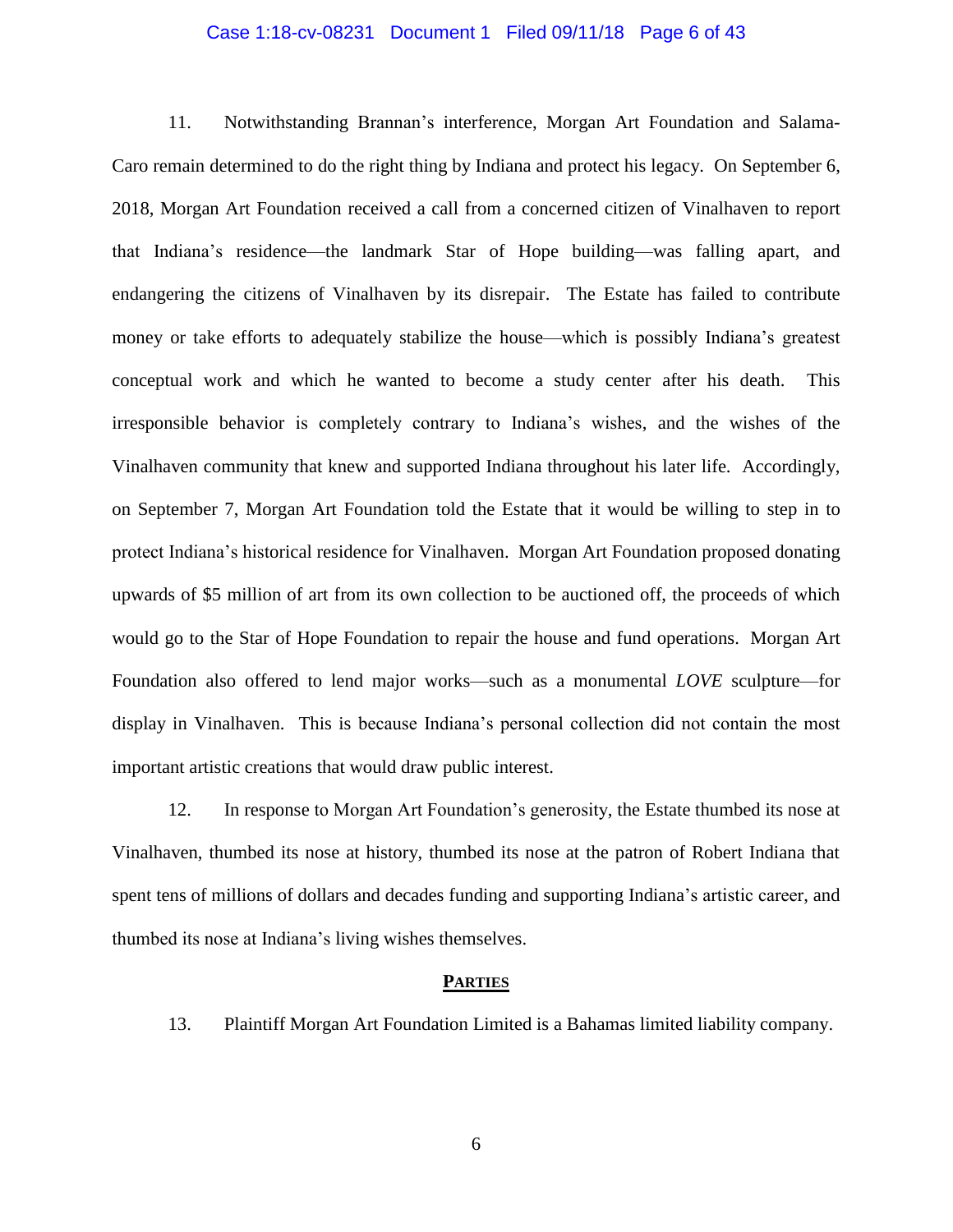### Case 1:18-cv-08231 Document 1 Filed 09/11/18 Page 7 of 43

14. Plaintiff Simon Salama-Caro is an advisor to Morgan Art Foundation. He resides at 45 East 80th Street, New York, NY 10075.

15. Plaintiff Shearbrook (US), LLC is a New York limited liability company.

16. Plaintiff Figure 5 Art LLC is a New York limited liability company.

17. Plaintiff RI Catalogue Raisonne LLC is a New York limited liability company.

18. Robert Indiana was an American artist. From 1978 until the day he died, Indiana resided at Star of Hope, Vinalhaven, Maine. After he died, pursuant to his will, James W. Brannan was made the personal representative of the Estate of Robert Indiana.

### **JURISDICTION AND VENUE**

19. None of the members of Plaintiff Morgan Art Foundation Limited are residents of Maine.

20. Plaintiff Simon Salama-Caro is a New York resident.

21. None of the members of Plaintiff Shearbrook (US), LLC are residents of Maine.

22. None of the members of Plaintiff Figure 5 Art LLC are residents of Maine.

23. None of the members of Plaintiff RI Catalogue Raisonne LLC are residents of Maine.

24. Robert Indiana was a resident of Maine for the last 40 years of his life and when he died. James W. Brannan, as personal representative to the Estate of Robert Indiana, is therefore deemed to be a resident of Maine pursuant to 28 U.S.C.  $\S$  1332(c)(2).

25. The value of Plaintiffs' claims exceeds \$75,000.00.

26. The Court therefore has subject matter jurisdiction under 28 U.S.C. § 1332.

27. The Court has personal jurisdiction over Indiana, and now the Estate, because Indiana consented to the jurisdiction of this Court in the December 22, 1999 agreement. The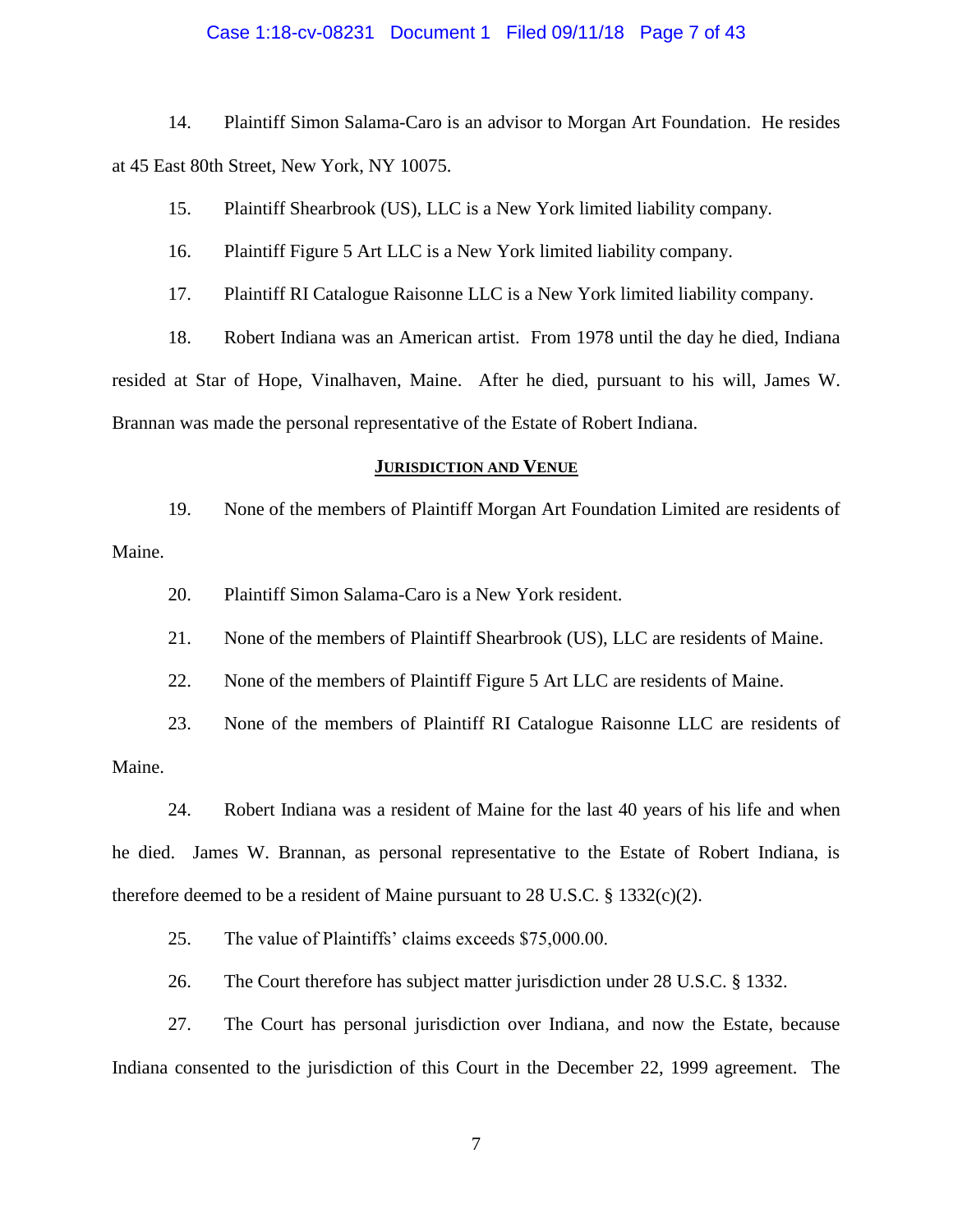### Case 1:18-cv-08231 Document 1 Filed 09/11/18 Page 8 of 43

Court also has personal jurisdiction over Indiana, and now the Estate, because Indiana has transacted business and contracted to supply goods or services in New York.

28. Venue is proper in this District because the December 22, 1999 Agreement (the "Sculpture Agreement") states that all claims, disputes, and controversies related to or arising under or involving the terms and provisions of the agreement must be resolved in the federal courts located in New York County.

29. Venue is also proper in this District under 28 U.S.C. § 1391 and 28 U.S.C. § 1400 because a substantial part of the events giving rise to the claims occurred in this District and because, upon information and belief, Indiana could often be found in this District and regularly did or solicited business in this District.

#### **FACTUAL ALLEGATIONS**

## **I. ROBERT INDIANA'S ARTISTIC CAREER AND RELATIONSHIP WITH MORGAN ART FOUNDATION AND SIMON SALAMA-CARO.**

30. Robert Indiana is an American artist born in 1928 in New Castle, Indiana. He achieved abrupt fame in the 1960s, when he created the image called *LOVE* that was featured on the annual Christmas Card published by the Museum of Modern Art in 1965. The image contained four letters, L-O-V-E, and is depicted here: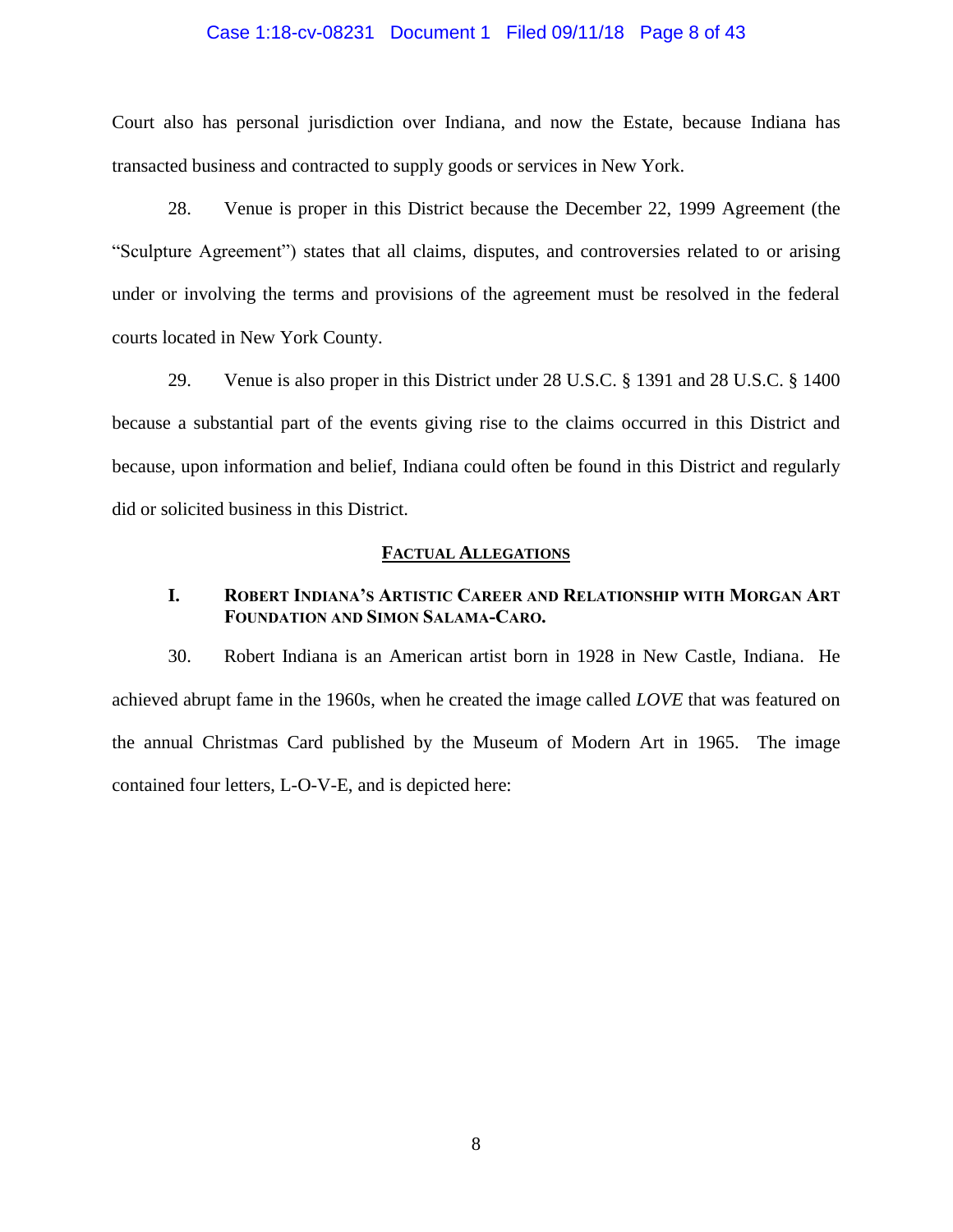

31. The image was an instant success and made Indiana world-famous. It was made into sculptures by the artist that have prominently appeared in public spaces around the world, and featured on 330 million postage stamps issued by the United States Postal Service.

32. Despite the global fame he achieved in the 1960s and 1970s in connection with *LOVE*, Robert Indiana's initial fame subsided, and he encountered hard financial times. People began ripping off the *LOVE* image without the artist's consent; they made cheap souvenirs and flooded the market with countless commercial products featuring the image. The endless exposure of *LOVE*, in low-quality forms, stunted Indiana's rising career as an artist. He retreated from his New York City life to the isolated and hard-to-reach town of Vinalhaven, Maine, where he resided in the Star of Hope. Though he continued creating new works, there was little interest or market for those works.

33. By the early 1990s, Morgan Art Foundation, through its advisor Simon Salama-Caro, had recognized Robert Indiana's talent and the value of his works beyond *LOVE,* and endeavored to rebuild his art market and get him the artistic recognition he deserved. Salama-Caro traveled to Vinalhaven for numerous meetings with Indiana to discuss his strategy and his plan for repairing Indiana's career. Indiana eagerly agreed to Salama-Caro's career-changing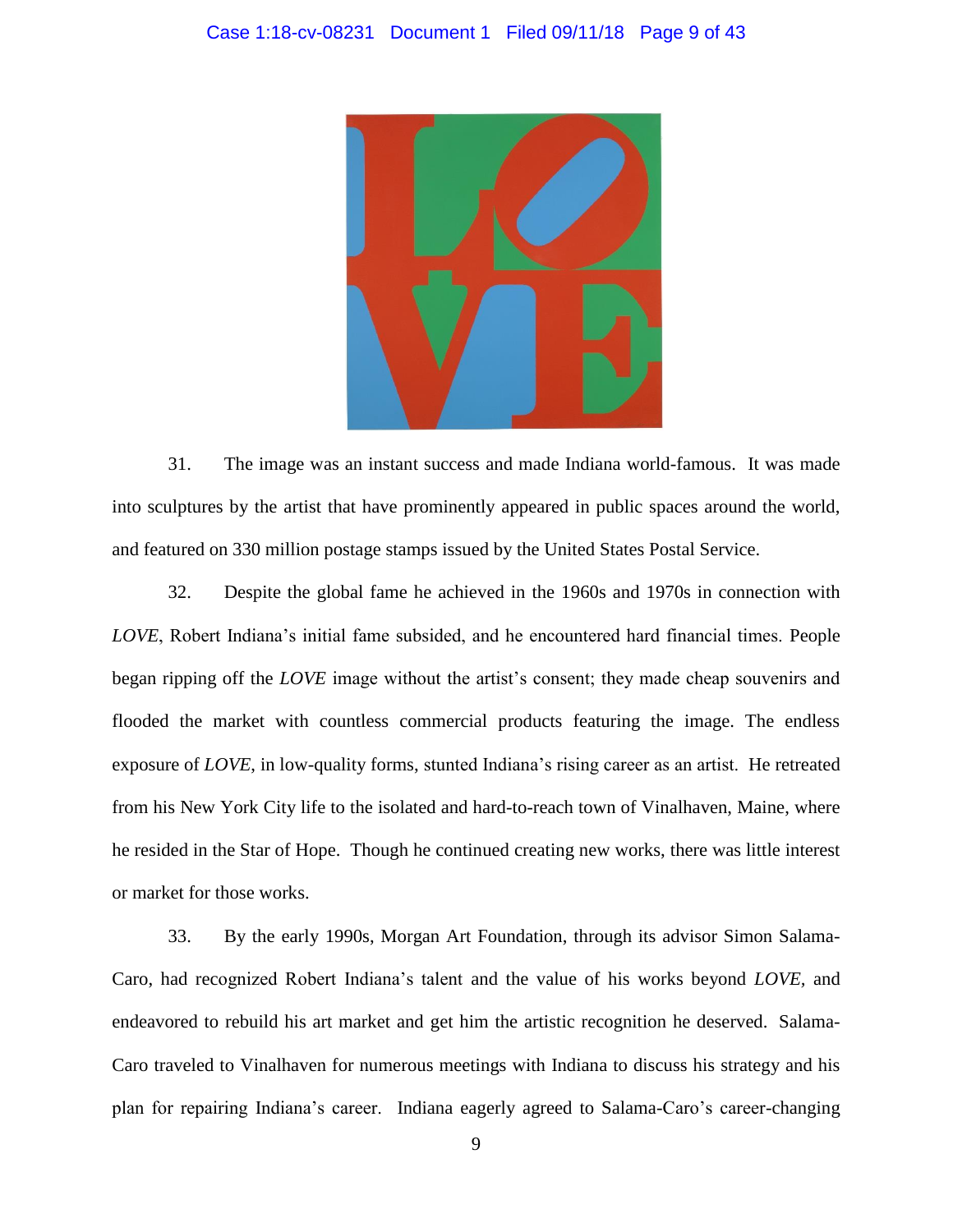#### Case 1:18-cv-08231 Document 1 Filed 09/11/18 Page 10 of 43

plans, and he asked Salama-Caro to represent him. Ultimately, through a series of agreements, Indiana granted Morgan Art Foundation all "copyright, trademark, and other rights" in many of his works, including *LOVE,* and the exclusive right to "produce and fabricate" and sell these works worldwide.

34. In 1999, Indiana and Morgan Art Foundation entered into agreements to govern their relationship. On April 9, 1999, Indiana and Morgan Art Foundation entered into a contract (together with any amendments, the "License/IP Agreement") under which Indiana conveyed to Morgan Art Foundation his rights in several works. The Agreement was made effective as of June 28, 1998, and states:

> I [Robert Indiana] hereby transfer and assign [to Morgan Art Foundation] all of my trademarks, copyrights and all other rights that I now have or may hereafter acquire, including the right to sue for past infringement, in and to the *LOVE*, *AHAVA* (in Hebrew letters), *AMOR*, *Numbers* and *YALE* Images and in and to any and all paintings, sculptures, constructions and other art work, (hereinafter called the 'Images'), copies of which Images appear in the 1998 Catalogue of my art work prepared for my 1958-1998 Retrospective Exhibition at Museum of Modern and Contemporary Art in Nice, France and/or in the Catalogue Raisonne, 1951-1991, of my prints published by the Susan Sheehan Gallery, New York, except for the image of the *LOVE* postage stamp as illustrated on page 50.

(Attached as Exh. A.)

35. The License/IP Agreement further stated that Indiana's transfer of rights included the "exclusive right throughout the world in perpetuity to reproduce, promote and sell the Images in such forms and sizes, singularly or in any combination, in such manner, at such time, for such price and subject to such terms and conditions as Morgan Art Foundation in its sole discretion shall determine."

36. In exchange for these transfers, Morgan Art Foundation agreed to pay Indiana 50% of the net income Morgan Art Foundation received from selling the Images. Morgan Art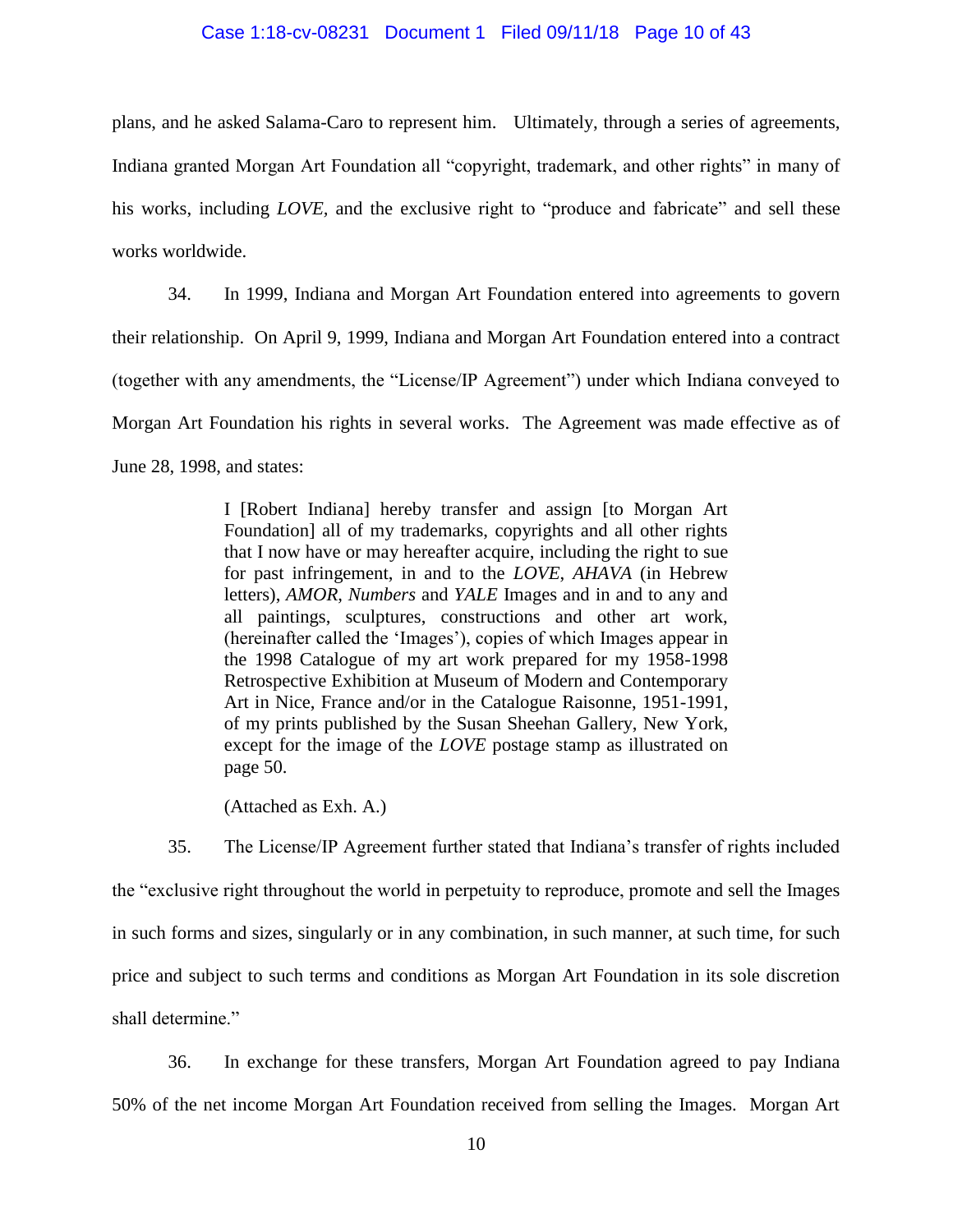#### Case 1:18-cv-08231 Document 1 Filed 09/11/18 Page 11 of 43

Foundation initially agreed to provide Indiana a quarter-annual accounting, but the parties agreed in a November 25, 2001 amendment that Morgan Art Foundation would do so annually. (Attached as Exh. B.)

37. In another agreement (the "Signature Agreement"),, the License/IP Agreement was further modified to grant to Morgan Art Foundation "the exclusive right to inscribe or set forth my signature and the copyright date on all reproductions of each Image reproduced by Morgan as authorized by the [License/IP] Agreement." In the Signature Agreement, Indiana confirmed that "[i]n all other respects, I hereto ratify, confirm and approve the [License/IP] Agreement." (Attached as Exh. C.)

38. The License/IP Agreement was also later amended to extend to all paintings and sculptures conceived by Indiana from 1960 to April 2004, the date of amendment.

39. On December 22, 1999, Indiana entered into a contract with Morgan Art Foundation, referred to herein as the "Sculpture Agreement." The Sculpture Agreement conveyed to Morgan Art Foundation the right to produce and fabricate sculptures of *LOVE*, *AHAVA*, *AMOR*, *NUMBERS* (*ONE* through *ZERO*), *ART*, and *2000*. It also granted Morgan Art Foundation the exclusive right to market and sell the sculptures. Specifically, the Agreement states:

> I [Robert Indiana] hereby authorize, permit and grant to [Morgan Art Foundation] the exclusive right, in perpetuity, to produce and fabricate the LOVE sculptures, the AHAVA sculptures, the AMOR sculptures, the Numbers sculptures (One, Two, Three, Four, Five, Six, Seven, Eight, Nine, Zero), the ART sculptures and the 2000 sculptures (the "Sculptures") in the colors, dimensions and edition sizes set forth [in the attached schedule] . . . .

(Attached as Exh. D.)

40. Indiana further agreed that "Morgan [Art Foundation] shall have the exclusive right throughout the world, in perpetuity, to promote and sell the Sculptures in such manner, at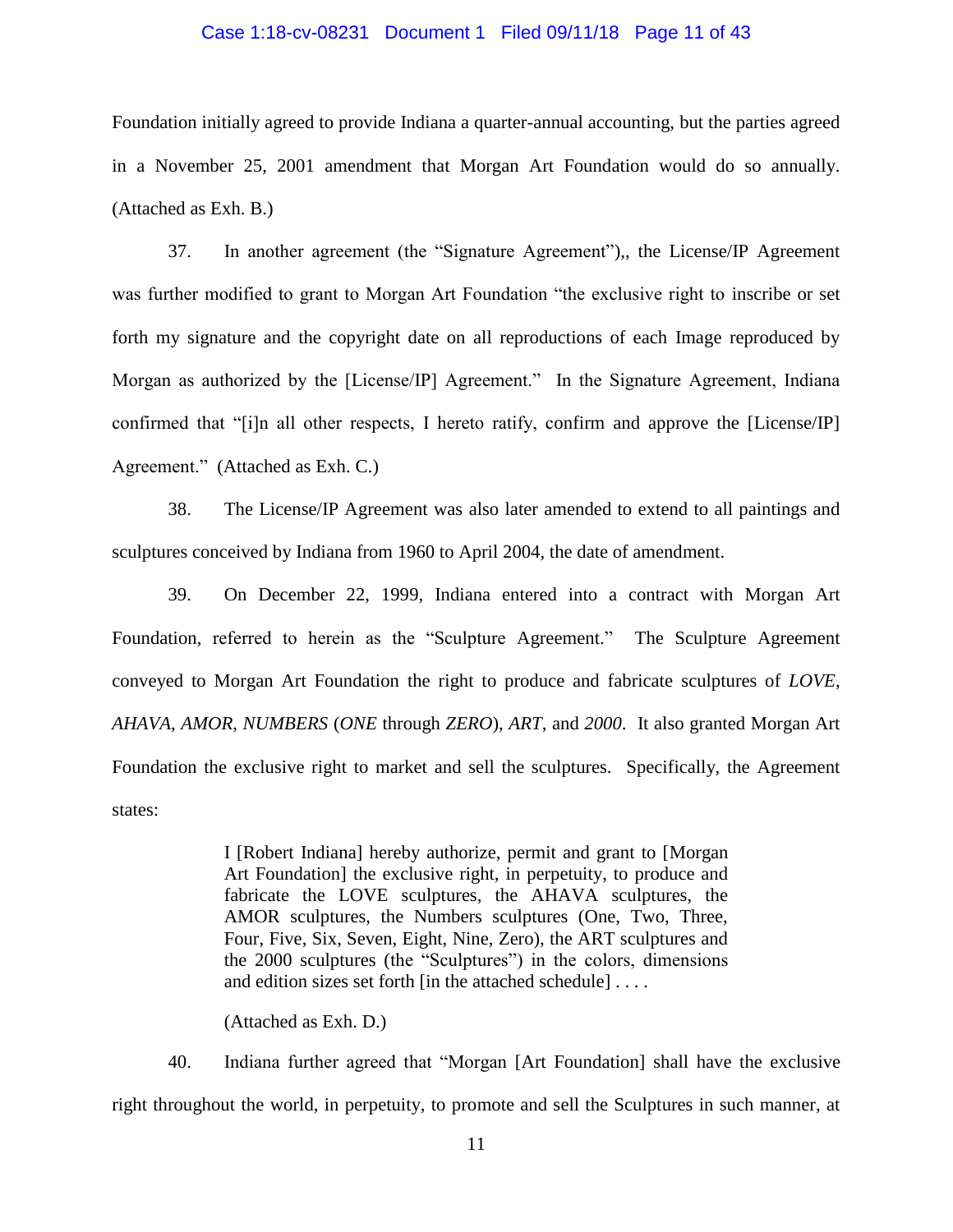### Case 1:18-cv-08231 Document 1 Filed 09/11/18 Page 12 of 43

such time, for such price and subject to such terms and conditions as Morgan in its sole discretion shall determine."

41. Indiana agreed that he would not authorize any party other than Morgan Art Foundation to fabricate the Sculptures, and that the rights transferred to Morgan Art Foundation had not been transferred to any third parties.

42. Indiana agreed that "Morgan's exclusive authority to fabricate the Sculptures shall continue in perpetuity without interruption or abatement when I am no longer living" and that "[t]his Agreement shall be binding upon and shall inure to the benefit of the undersigned and their respective successors, assigns, heirs, next of kin and representatives." In exchange, Morgan Art Foundation initially agreed to pay Indiana a sum equal to 20% of the receipts from the sale of the Sculptures, with the accounting to be provided on an annual basis. The parties then agreed in January 2000 that Morgan Art Foundation would pay Indiana 20% of the "net income received by Morgan Art Foundation from the sale of the sculptures after deduction of Permissible Deductible Expenses as listed in the April 9, 1999 Agreement." (Attached as Exh. E.)

43. Indiana and Morgan Art Foundation also executed separate Bills of Sale dated December 22, 1999, in connection with the License/IP Agreement and Sculpture Agreement. (Attached as Exhs. F, G.) Through these Bills of Sale, Indiana conveyed and sold to Morgan Art Foundation certain works and the sculptures that had been or would be fabricated of *LOVE*, *AHAVA*, *AMOR*, *NUMBERS (ONE* through *ZERO*), *ART*, and *2000*. Indiana agreed to "warrant and defend the sale" of these works, as well as the rights conveyed to Morgan Art Foundation in the License/IP Agreement and Sculpture Agreement, "against all and every person and persons whomever."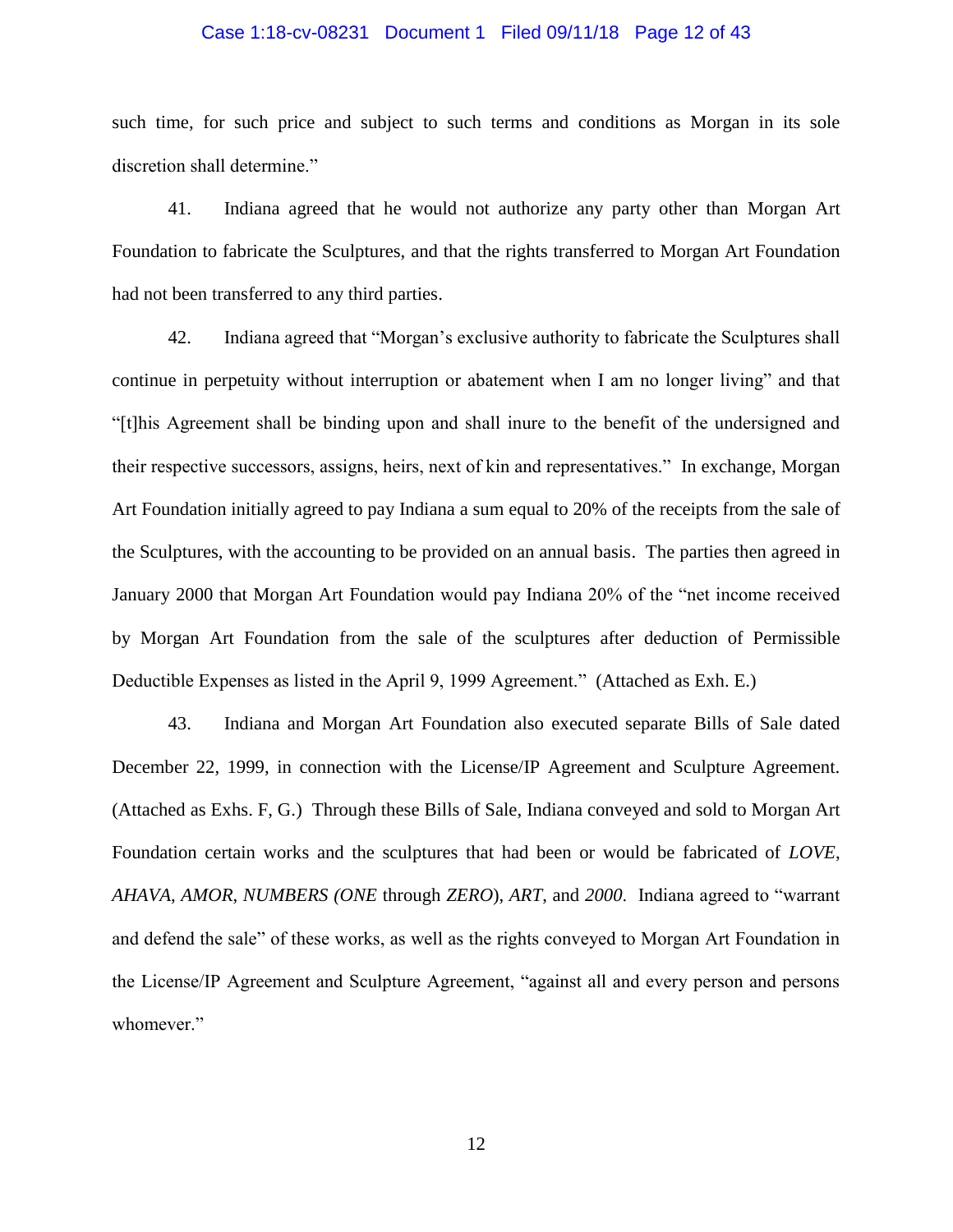### Case 1:18-cv-08231 Document 1 Filed 09/11/18 Page 13 of 43

44. On July 12, 2001, Indiana entered into an agreement (the "Authentication Agreement") with Morgan Art Foundation, in which he agreed, in writing, to "irrevocably grant unto Simon Salama-Caro, as agent for Morgan Art Foundation Limited, the exclusive right and authority throughout the term of the [Sculpture Agreement] to execute on behalf of [Indiana], Certificates of Authenticity of and for the artwork described in said Agreement." (Attached as Exh. H.)

45. In recognition of Salama-Caro's dedicated and successful work on his behalf, Indiana also authorized Salama-Caro to act as his agent in the art market, and often referred to Salama-Caro as such. For example, in September 2000, Indiana confirmed to Salama-Caro in writing that Salama-Caro was Indiana's "exclusive agent," and had Indiana's "full authority to represent [him] in the search for a gallery in New York and to deal on all matters regarding an exhibition at such gallery." (Attached as Exh. I.)

46. It was widely recognized that Salama-Caro functioned, with Indiana's express authorization, as his agent in the art market. For example, in connection with the 2013 landmark retrospective exhibition of Indiana's work at the Whitney Museum of American Art in New York City, the exhibition catalogue stated that the exhibition would not have been possible without the participation and support of Indiana's "long-time agent" Simon Salama-Caro. The curator of the retrospective wrote in her acknowledgements that "[n]o Indiana project can be realized at the highest degree of quality without the cooperation of Simon Salama-Caro, Indiana's longtime agent." That catalogue essay was written after the author personally interviewed Robert Indiana.

47. Brannan himself also recognized and referred to Salama-Caro as Indiana's agent. In an April 2012 email from the director of a prominent Maine museum to Brannan and Salama-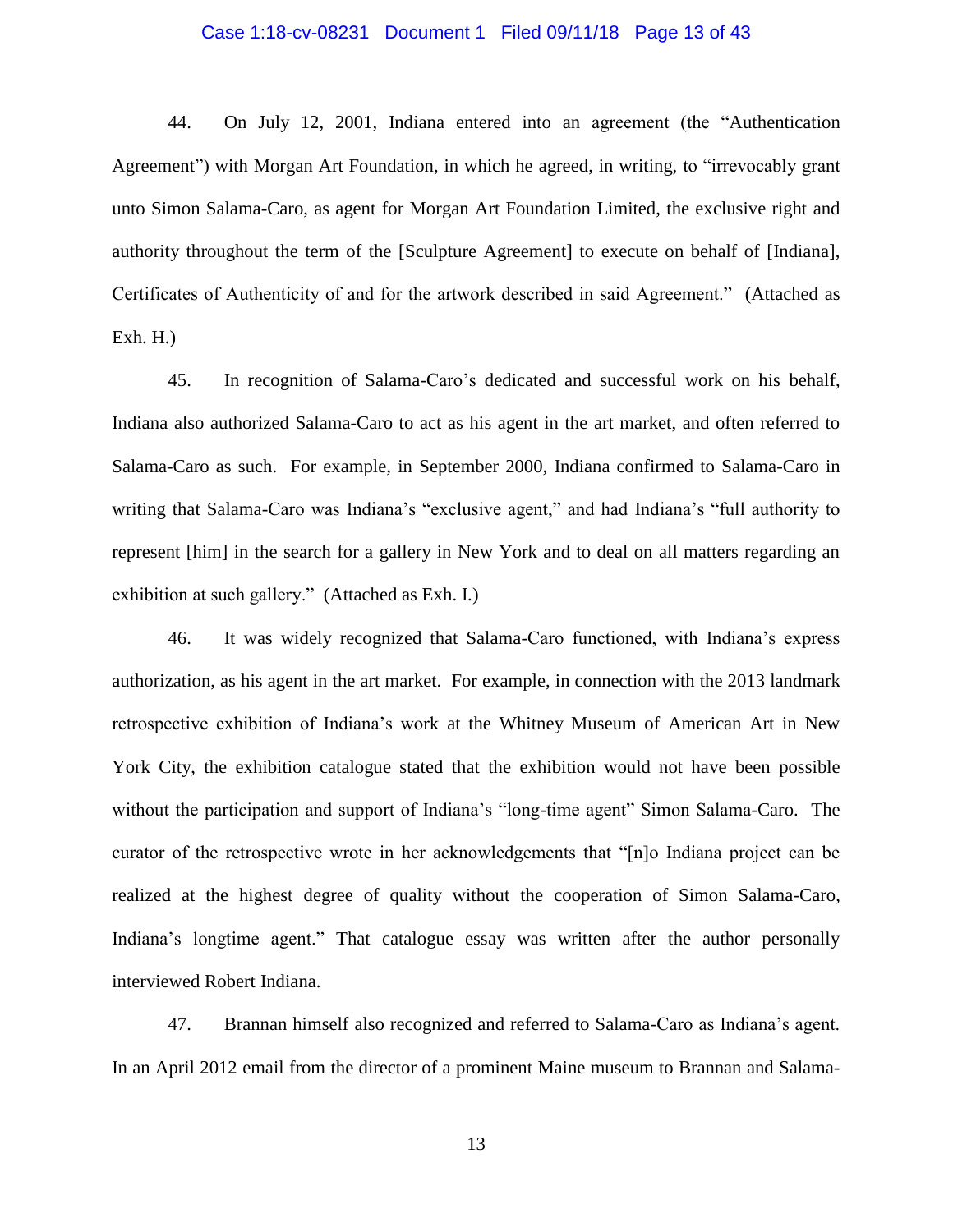### Case 1:18-cv-08231 Document 1 Filed 09/11/18 Page 14 of 43

Caro, referencing a discussion from the previous day, the museum director memorialized a statement from Brannan that "confirmed that Bob Indiana has authorized you to contact his agent Simon Salama[-][C]aro, to obtain information regarding Bob's agreements with the Morgan Art Foundation."

## **II. ROBERT INDIANA AUTHORIZED SIMON SALAMA-CARO TO FABRICATE MARBLE SCULPTURES OF** *LOVE***, WHICH INDIANA CHERISHED.**

48. Indiana also authorized Salama-Caro to create sculptures of the *LOVE* image in semi-precious stone (the "Marble *LOVE* Sculptures"). Indiana's express approval of the project is evidenced by a series of agreements (the "Marble Sculpture Agreements") between him and Salama-Caro detailing the production of these sculptures.

49. On September 15, 2000, Indiana signed a letter agreement addressed to Simon Salama-Caro that gave Salama-Caro the express "authority to have LOVE sculptures made in marble" in certain agreed dimensions and numbers (attached as Exh. J):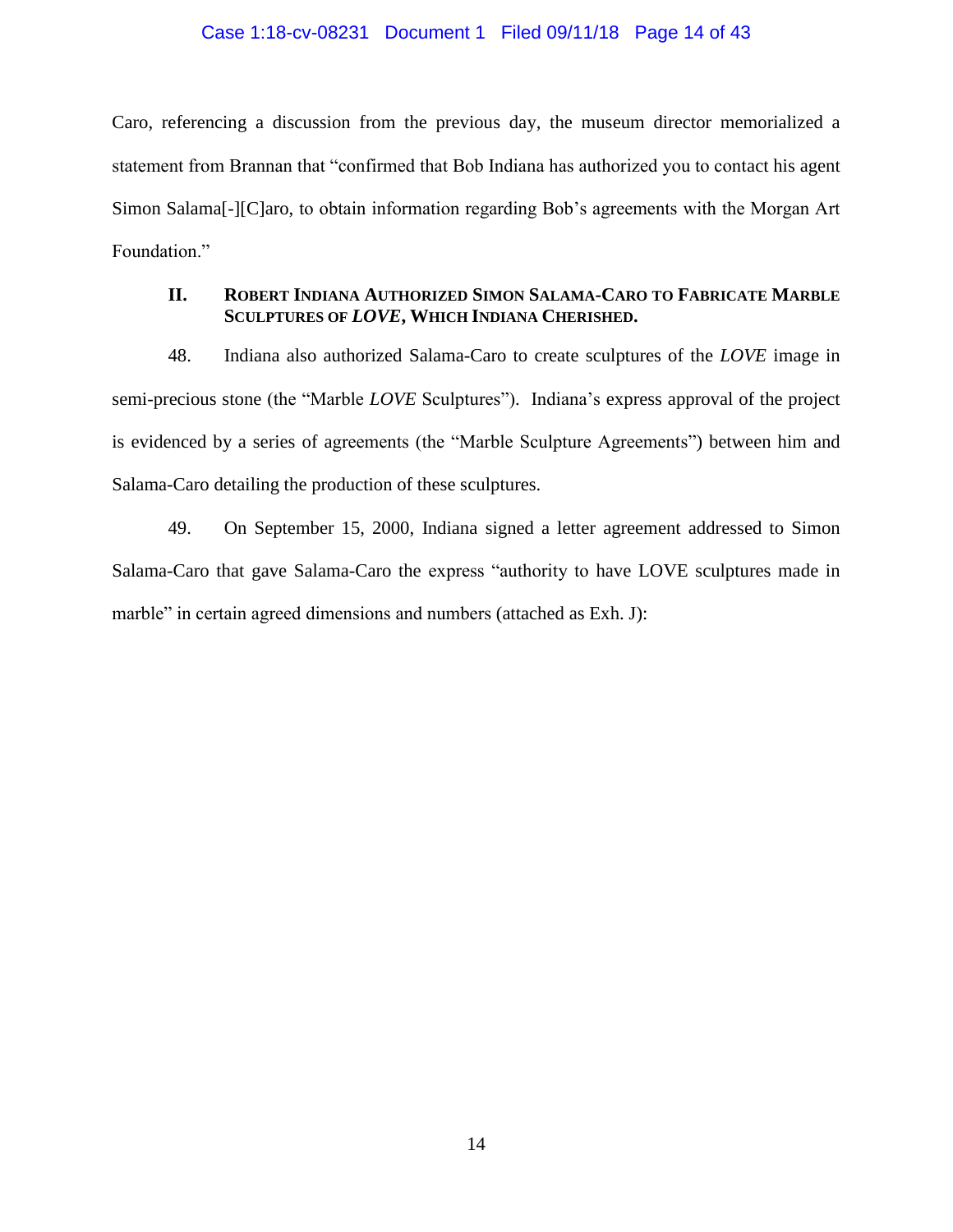# Case 1:18-cv-08231 Document 1 Filed 09/11/18 Page 15 of 43

|                                                                                                                                                                                                                                                                               | <b>ROBERT INDIANA</b><br><b>Star of Hope Lodge</b><br><b>Vinalhaven</b><br><b>Maine 04863</b> |       |
|-------------------------------------------------------------------------------------------------------------------------------------------------------------------------------------------------------------------------------------------------------------------------------|-----------------------------------------------------------------------------------------------|-------|
|                                                                                                                                                                                                                                                                               |                                                                                               |       |
| Simon Salama-Caro<br>45 East 80 <sup>th</sup> Street<br>New York NY 10021                                                                                                                                                                                                     |                                                                                               |       |
| 15 <sup>th</sup> September, 2000                                                                                                                                                                                                                                              |                                                                                               |       |
| Dear Simon,                                                                                                                                                                                                                                                                   |                                                                                               |       |
| I hereby give you authority to have LOVE sculptures made in marble in the following<br>sizes: 18 x 18 x 9 inches, 24 x 24 x 12 inches, 36 x 36 x 18 inches and 72 x 72 x 36<br>inches. Six of each size should be made in each of the five types of marble to be<br>selected. |                                                                                               |       |
| The base should be incorporated in each sculpture.                                                                                                                                                                                                                            |                                                                                               |       |
|                                                                                                                                                                                                                                                                               |                                                                                               | Muris |
| Robert Indiana                                                                                                                                                                                                                                                                |                                                                                               |       |

50. On April 26, 2001, Indiana gave written authorization that these sculptures could be fabricated in additional sizes, stating marble sculptures would "be made . . . in the following three sizes:  $50x50x25$  cm plus base,  $100x100x50$  cm plus base and  $183x183x91.5$ cm plus base." (Attached as Exh. K.)

51. On August 6, 2003, Indiana again amended the dimensions of the Marble *LOVE*  Sculptures Salama-Caro was to make, informing Salama-Caro in writing that "[t]he dimensions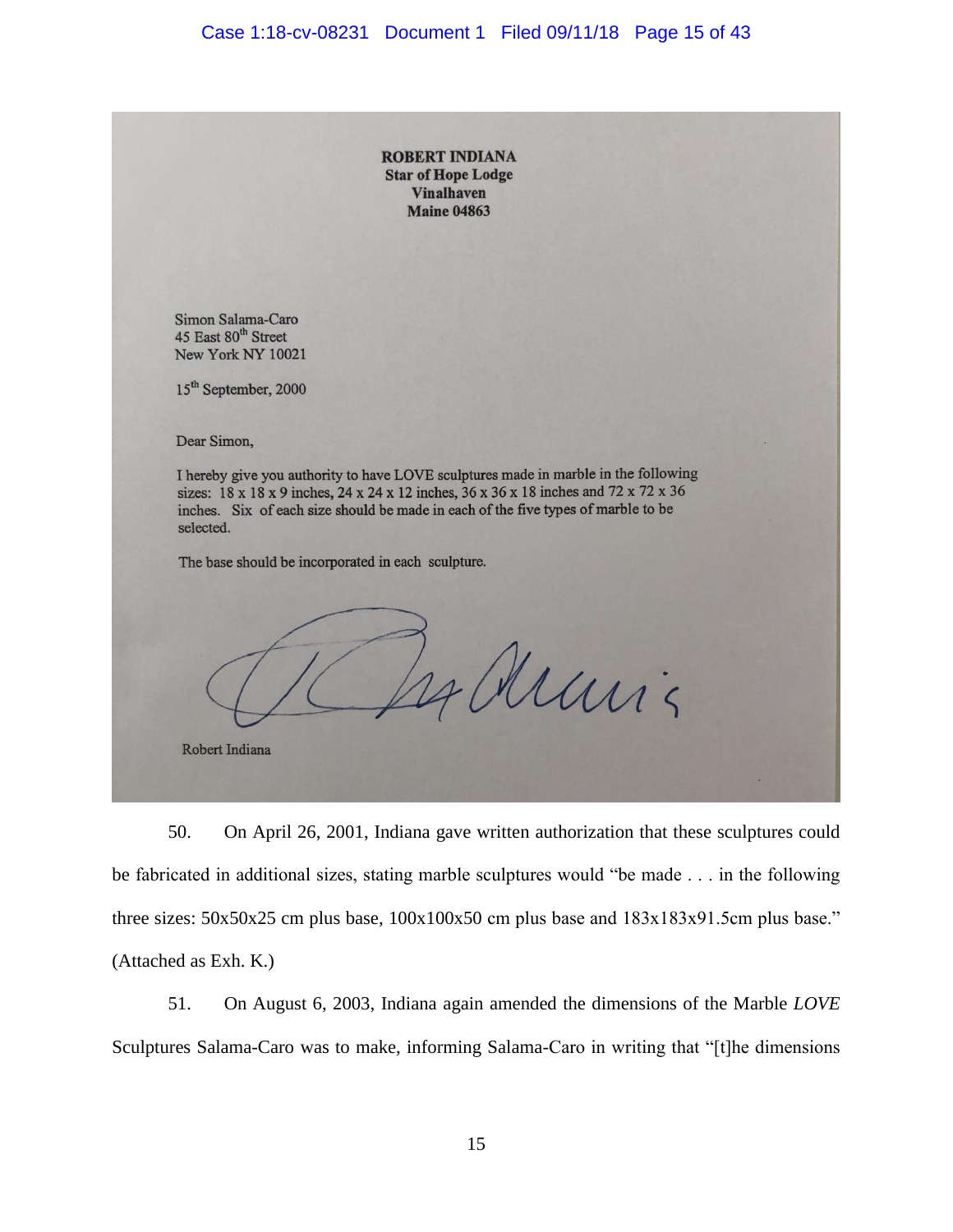# Case 1:18-cv-08231 Document 1 Filed 09/11/18 Page 16 of 43

have been changed . . . as follows: 50 cm plus base[,] 100 cm plus base[,] 150 cm plus base." (Attached as Exh. L.)

52. Far from being "unauthorized," these Marble *LOVE* Sculptures were done at the express behest of Indiana, subject to his repeated written approval and discussions between Indiana and Salama-Caro. With Indiana's unwavering support, Salama-Caro fabricated several marble sculptures of the *LOVE* image. The first of these was created in 2000. Indiana treasured it so much that he asked to keep it for himself. For years, it was prominently displayed in Indiana's private collection at the Star of Hope. A photograph of the Marble *LOVE* Sculpture on display inside Indiana's home can be found below:

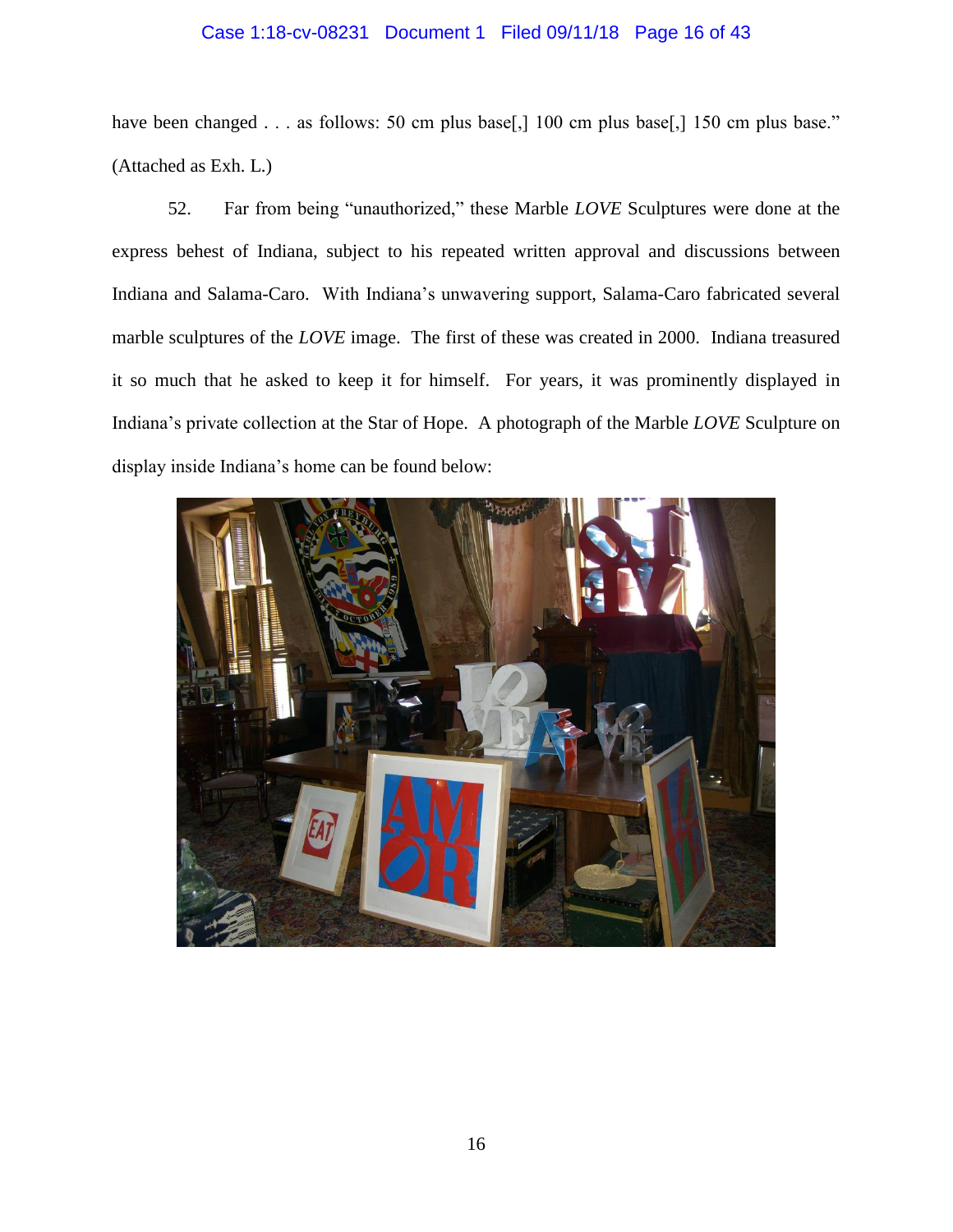# Case 1:18-cv-08231 Document 1 Filed 09/11/18 Page 17 of 43

53. Another photograph of Robert Indiana with a Marble *LOVE* Sculpture can be found below:



54. A photograph of Indiana examining a series of photographs depicting a Marble *LOVE* Sculpture is shown below:

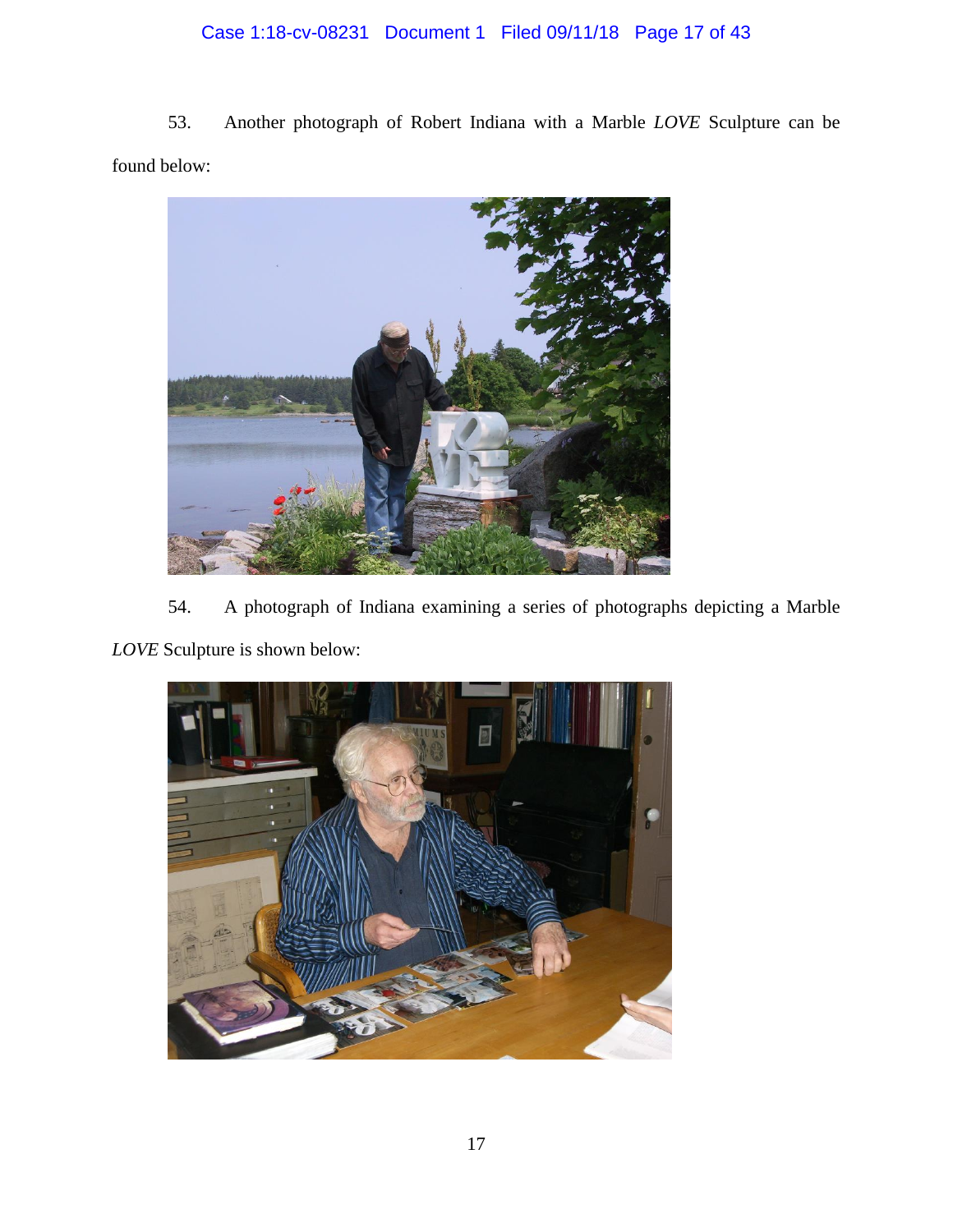### Case 1:18-cv-08231 Document 1 Filed 09/11/18 Page 18 of 43

55. The Marble *LOVE* Sculptures have been exhibited, with Indiana's knowledge and approval, at the Waddington Galleries in London, the Milan Museum of Contemporary Art, the Farnsworth Art Museum in Rockland, Maine, and currently at the Albright-Knox Art Gallery.

56. It was well known that Indiana particularly cared for the Marble *LOVE*  Sculptures. At one point, Indiana drew a rendering of a Marble *LOVE* Sculpture situated in the sculpture garden at the Museum of Modern Art in New York City. He showed Salama-Caro the drawing and told him this was his next project—to suggest to MoMA to consider acquiring the work for its sculpture garden.

57. Only one of the Marble *LOVE* Sculptures was ever offered for sale. In 2006, a single Marble *LOVE* Sculpture was sold, and the appropriate royalties were paid to Indiana as a result of the sale.

### **III. AT ROBERT INDIANA'S REQUEST, SIMON SALAMA-CARO PROMOTED INDIANA THROUGH ROBERTINDIANA.COM AND A CATALOGUE RAISONNE.**

58. As Morgan Art Foundation and Indiana achieved mutual success, Salama-Caro and Indiana agreed that Salama-Caro should undertake even broader responsibility for preserving Indiana's legacy and market.

59. In 1999, after a museum director gifted Robert Indiana a computer, Indiana became fascinated with the world wide web. Indiana discussed with Salama-Caro the prospect of creating a website to promote his art and history.

60. At Indiana's request, Salama-Caro registered the domain name Robertindiana.com in 1999. (Attached as Exh. M.) While Indiana considered engaging a public relations firm to handle his website, he was pleased with Salama-Caro's hard work, and was excited that Salama-Caro was willing to take on the project of creating a website. Indiana agreed with Salama-Caro that he should establish the website.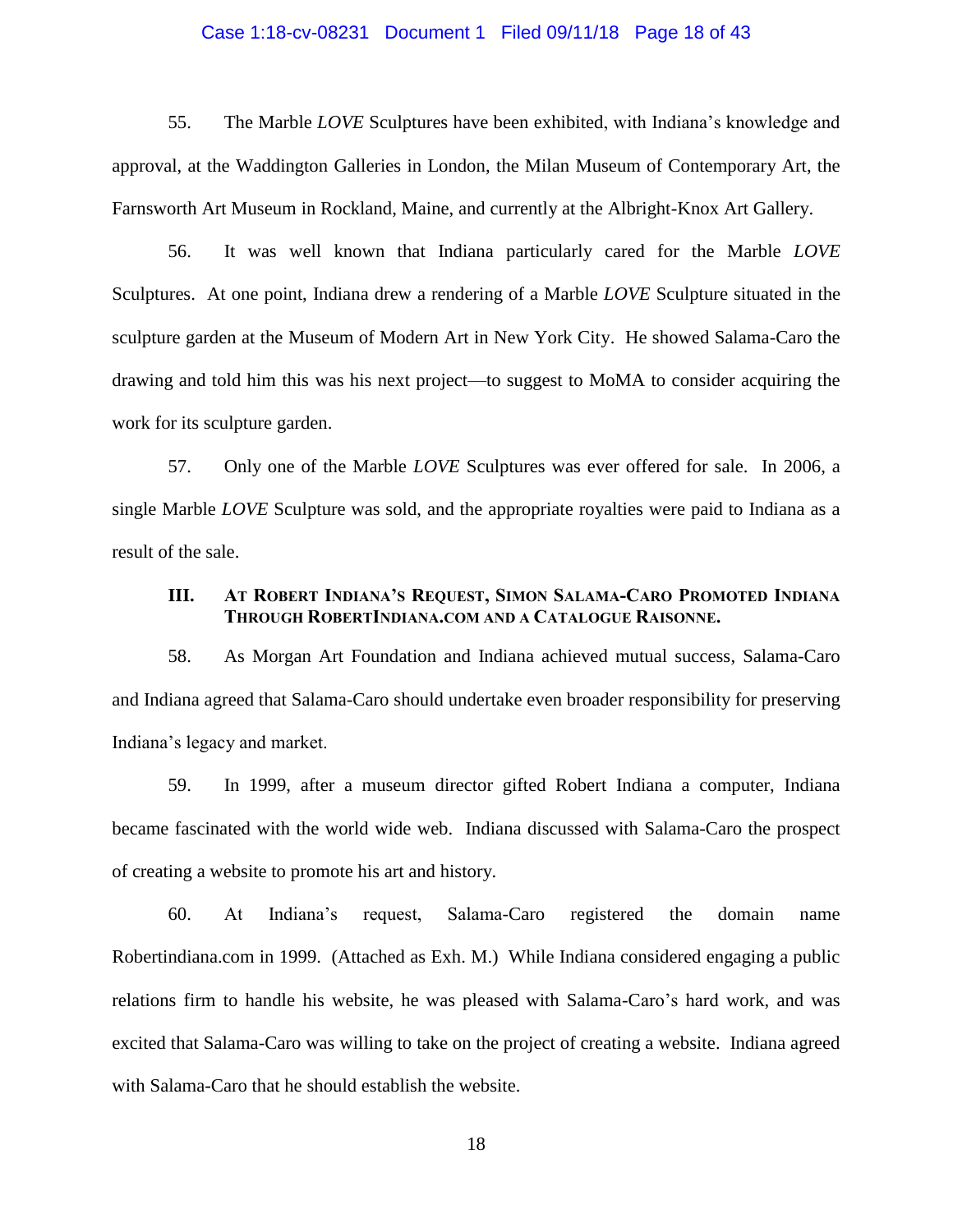#### Case 1:18-cv-08231 Document 1 Filed 09/11/18 Page 19 of 43

61. As early as 2001, Salama-Caro kept Indiana apprised of the website's progress, writing in an email to Indiana: "Tomorrow I am having lunch with the owner of Artnet to discuss the details of setting up a web site." (Attached as Exh. N.)

62. Salama-Caro, Shearbrook (US), LLC, and Figure 5 Art LLC expended significant amounts of time and resources to make Indiana's wish for a website a reality. Indiana was kept apprised of the website's progress and operations.

63. After tireless efforts by Salama-Caro and his affiliates, Robertindiana.com went public in 2010. The site presented a comprehensive tool to educate the public about Robert Indiana's works and history. The website continued to expand, with Indiana's full knowledge and approval.

64. Indiana benefitted significantly from the website. It promoted his legacy, his works, and his history. It enhanced the market for his works, and in turn bolstered the royalties he received.

65. Another significant project that Indiana entrusted to Salama-Caro was the preparation of a Catalogue Raisonne, comprising a comprehensive collection of all his authentic works.

66. In August 2003, Indiana confirmed in a letter (the "Catalogue Raisonne Letter") that "Simon Salama-Caro is currently working on the Catalogue Raisonne of my work to be published by the Whitney Museum of American Art. In this capacity he will authenticate my works whenever necessary." (Attached as Exh. O.)

67. Indiana later reiterated this in a written and signed agreement (the "Catalogue Raisonne Agreement," attached as Exh. P) in which he wrote to Simon Salama-Caro, "[t]his is to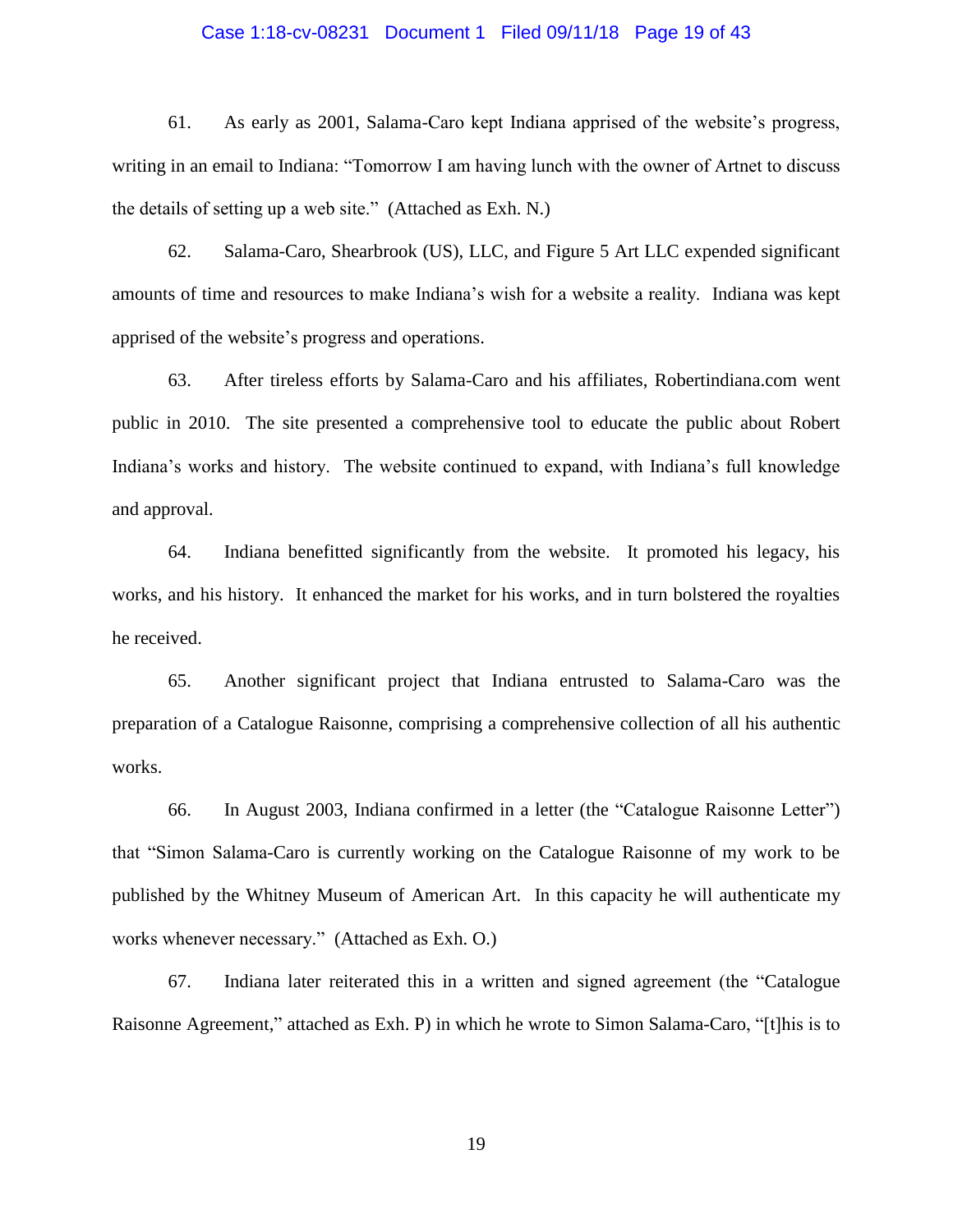### Case 1:18-cv-08231 Document 1 Filed 09/11/18 Page 20 of 43

confirm that we have agreed that you are responsible for the preparation of the Catalogue Raisonne of my complete oeuvre":

> ROBERT INDIANA Star of Hope Vinalhaven Maine 04863

2 December 2006

Simon Salama-Caro 45 East 80th Street New York, N.Y.10021

Dear Simon,

This is to confirm that we have agreed that you are responsible for the preparation of the Catalogue Raisonne of my complete oeuvre.

Sincerely,

deans

Robert Indiana

Simon Salama-Caro

68. Indiana had already endowed Salama-Caro with the responsibility to authenticate his works "whenever necessary," to issue certificates of authenticity for his sculptures, and to inscribe his signature when fabricating his works, including sculptures. (*See* Exhs. C, O.) Indiana trusted Salama-Caro to include only authentic works in the Catalogue Raisonne.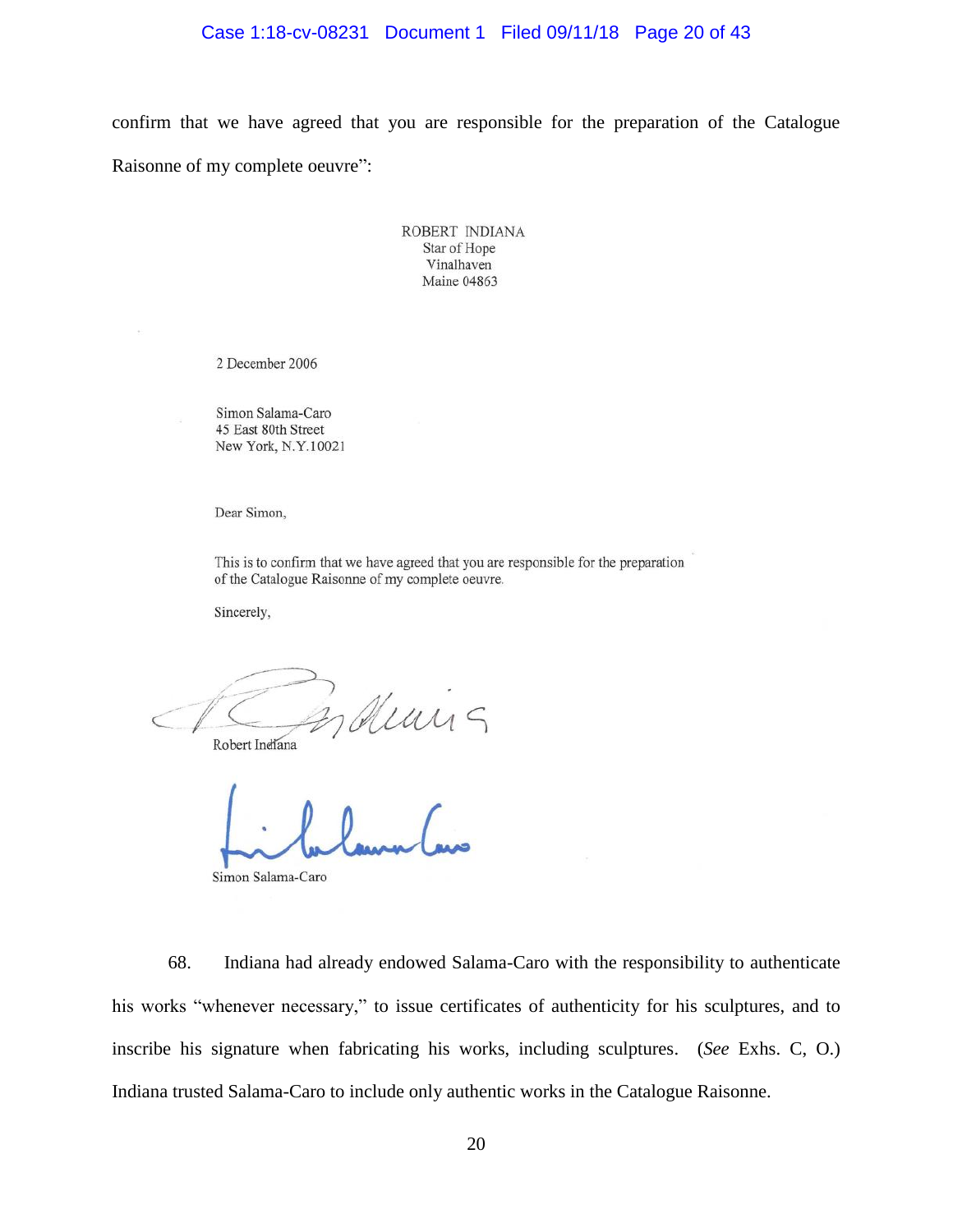### Case 1:18-cv-08231 Document 1 Filed 09/11/18 Page 21 of 43

69. Indiana was extremely proud that the Catalogue Raisonne would be published. The Catalogue Raisonne was a topic of frequent discussion between Indiana and Salama-Caro.

70. Over the ensuing decade, Salama-Caro and RI Catalogue Raisonne LLC poured millions of dollars worth of resources into the creation of the Catalogue Raisonne. All the while, Salama-Caro kept Indiana informed of how it was progressing.

71. After more than ten years of work, the Catalogue Raisonne is now near completion and ready to be published this fall. It comprises a compendium of Indiana's works, from a certain period, many of which Morgan Art Foundation already owns the rights to, and all of which Indiana authorized Salama-Caro to authenticate and publish in connection with the Catalogue Raisonne project. It will be published in association with a major museum, lending further credibility to the project, and will be a pivotal record in the public education and discourse of Indiana works.

72. The Catalogue Raisonne is an educational, scholarly project. It is not a profitmaking enterprise and is not intended to be a profit-making enterprise. However, Salama-Caro and RI Catalogue Raisonne LLC's preparation of the Catalogue Raisonne has created certainty and stability in the market for his artworks. This stability has supported the prices at which Indiana's works have sold, and in turn, the amount of royalties Indiana and his Estate have been able to collect. Indiana has therefore financially benefitted from the project.

## **IV. AFTER ROBERT INDIANA DIED, JAMES BRANNAN UNDERMINED HIS AGREEMENTS AND HIS LIVING WISHES.**

73. On May 19, 2018, Robert Indiana unexpectedly passed away.

74. One day prior, Morgan Art Foundation had filed a lawsuit ("AIA Litigation") in this District against American Image Art, Michael McKenzie, and Jamie Thomas. The AIA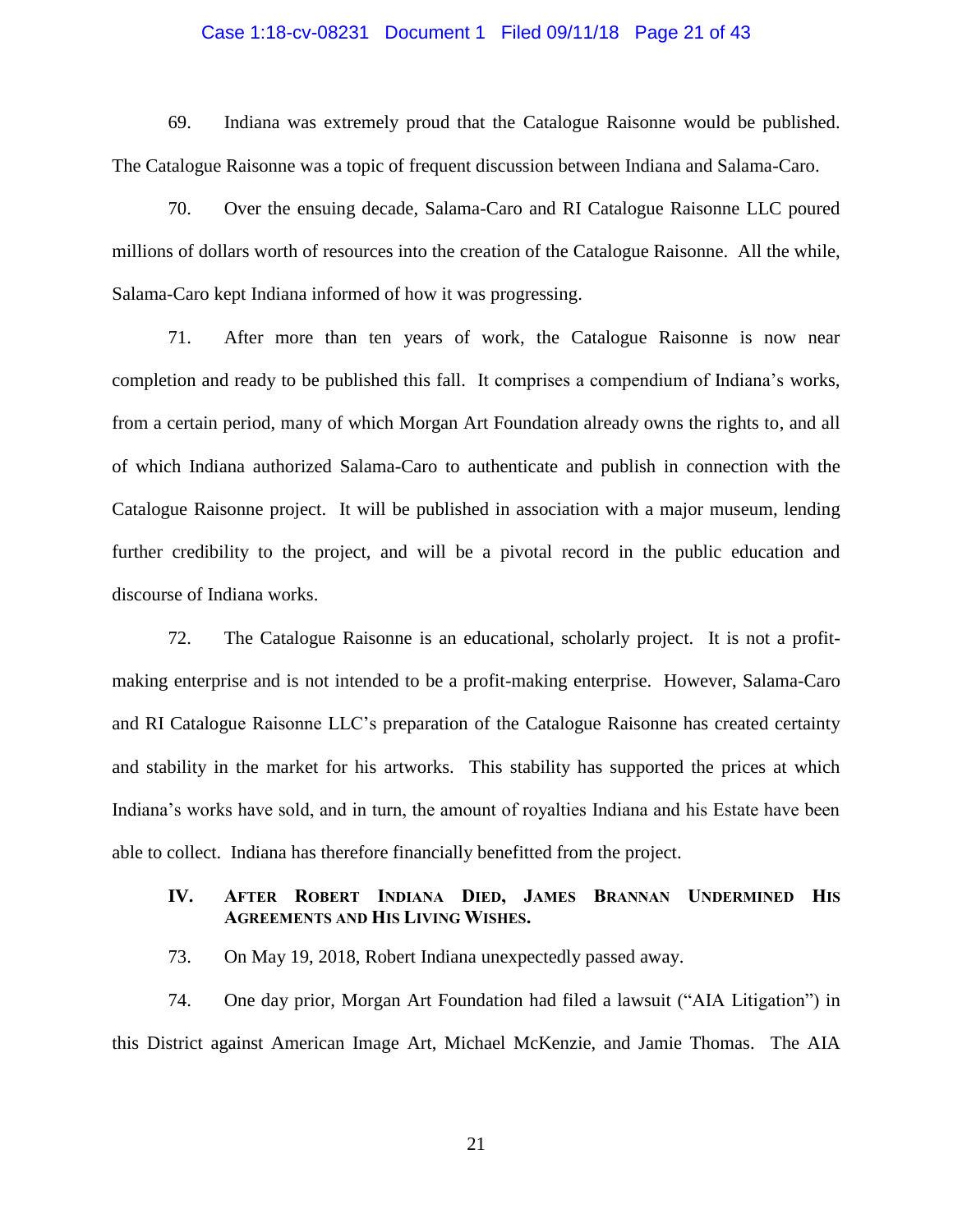### Case 1:18-cv-08231 Document 1 Filed 09/11/18 Page 22 of 43

Litigation remains pending, and bears the Case Number 18-cv-04438 (AT). (Attached as Exh. Q.)

75. Robert Indiana was also named a defendant in that lawsuit, because his inclusion was necessary to preserve Morgan Art Foundation's contractual rights and to hold Jamie Thomas responsible for any actions he may have taken "on behalf of" Indiana pursuant to a purported power of attorney for Indiana. Morgan Art Foundation has made clear in the AIA Litigation that it is interested only in protecting Indiana and his legacy (at a time when Indiana was unable to protect himself), and is acting consistently with Indiana's living wishes and the ultimate interests of his Estate.

76. After Indiana died, James Brannan was named as the personal representative to the Estate, and a case was opened in Maine Probate Court (the "Probate Litigation") to give effect to Indiana's last will and testament.

77. Brannan has requested numerous categories of documents from Morgan Art Foundation and Simon Salama-Caro in the Probate Litigation. Morgan Art Foundation and Salama-Caro have actively cooperated with Brannan and provided him with hundreds of pages of documents responsive to his requests. These documents include written agreements and correspondence with Indiana concerning the Marble *LOVE* Sculptures, the Catalogue Raisonne, and the website, and also include an accounting and independent audit by a leading international accounting and auditing firm of royalties paid by Morgan Art Foundation to Indiana pursuant to its various agreements.

78. On September 7, 2018, Brannan filed his Answer to the First Amended Complaint of Morgan Art Foundation Limited and Counterclaims in the AIA Litigation ("Estate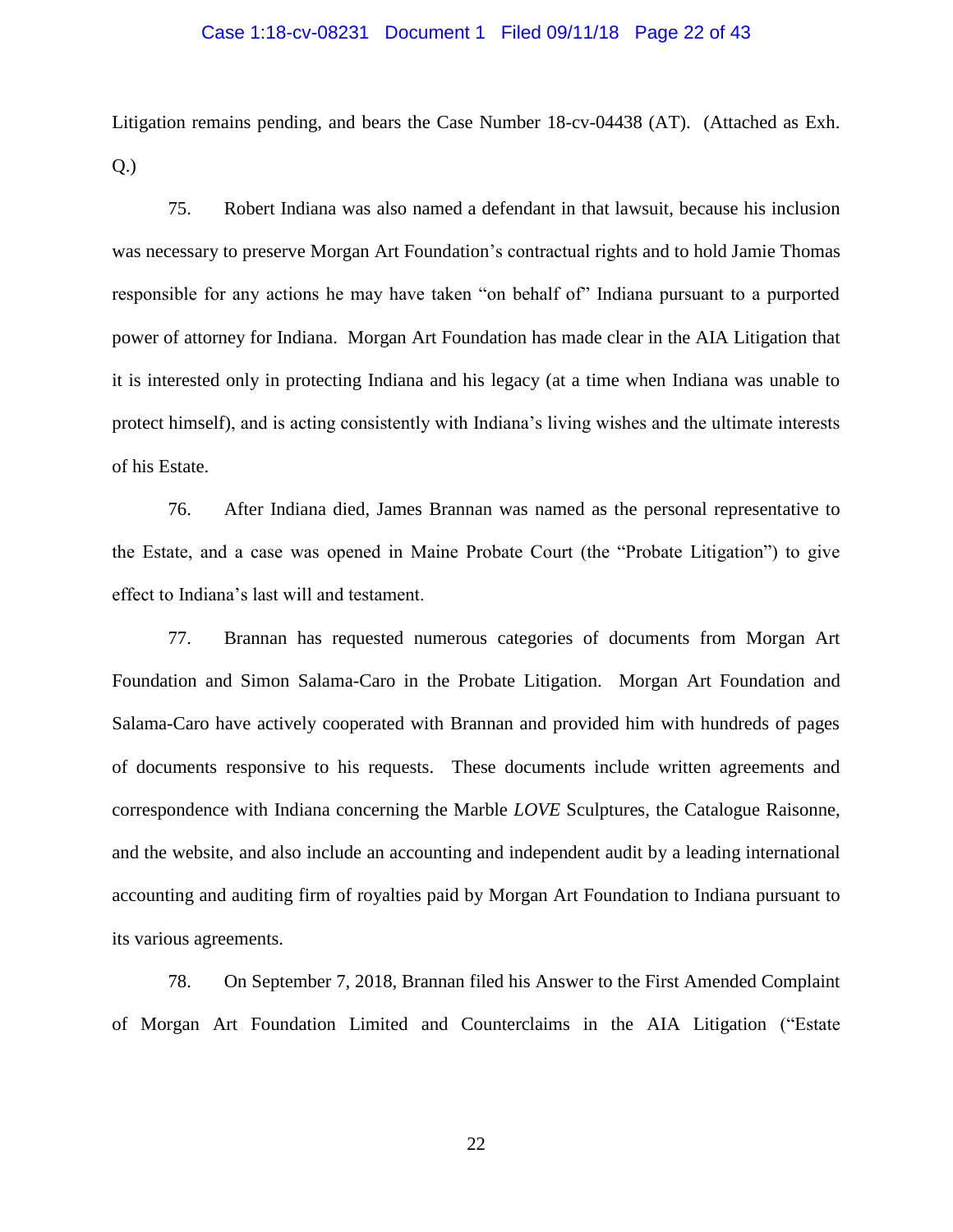### Case 1:18-cv-08231 Document 1 Filed 09/11/18 Page 23 of 43

Counterclaims"). The Estate Counterclaims include numerous allegations that Brannan knows to be untrue.

79. *First,* in this public pleading, Brannan accuses Morgan Art Foundation, Salama-Caro, and their affiliates of "fabricat[ing] reproductions of Indiana's artworks in colors, dimensions and/or sizes that are not authorized …." (Estate Counterclaims ¶ 194.) In particular, Brannan takes issue with Salama-Caro's production of "certain LOVE Sculptures fabricated from semi-precious stones." (*Id.* ¶ 198.) Brannan proclaims "[e]ach of the works has an inscription that purports to be Mr. Indiana's signature, but is in fact neither his signature nor an authorized facsimile thereof." (*Id.*) What Brannan conceals from this allegation—and from his entire pleading—is that the Marble Sculpture Agreements explicitly gave Salama-Caro the authority "to have LOVE sculptures made in marble," and that the Signature Agreement plainly authorizes Morgan Art Foundation to "inscribe or set forth [Robert Indiana's] signature . . . on all reproductions of [any *LOVE* sculptures]." Brannan knows this. He has the documents that prove it. But he concealed these agreements and filed the baseless Estate Counterclaims anyway.

80. *Second*, Brannan had the gall to publicly proclaim that Indiana never "consented to the publication of the Catalogue Raisonne by [Simon Salama-Caro]." (*Id.* ¶ 208.) This statement is *directly* contradicted by the Catalogue Raisonne Agreement, signed by Indiana, in which Indiana writes to Salama-Caro: "[T]his is to confirm that we have agreed that *you* are responsible for the preparation of the Catalogue Raisonne *of my complete oeuvre*" (emphasis added). It is also contradicted by the open letter Indiana wrote and signed in 2003, confirming that: "*Simon Salama-Caro* is currently working on the Catalogue Raisonne of my work…. [and] [i]n this capacity he will authenticate my works whenever necessary" (emphasis added). Brannan has the Catalogue Raisonne Agreement, but filed his baseless Counterclaim anyway.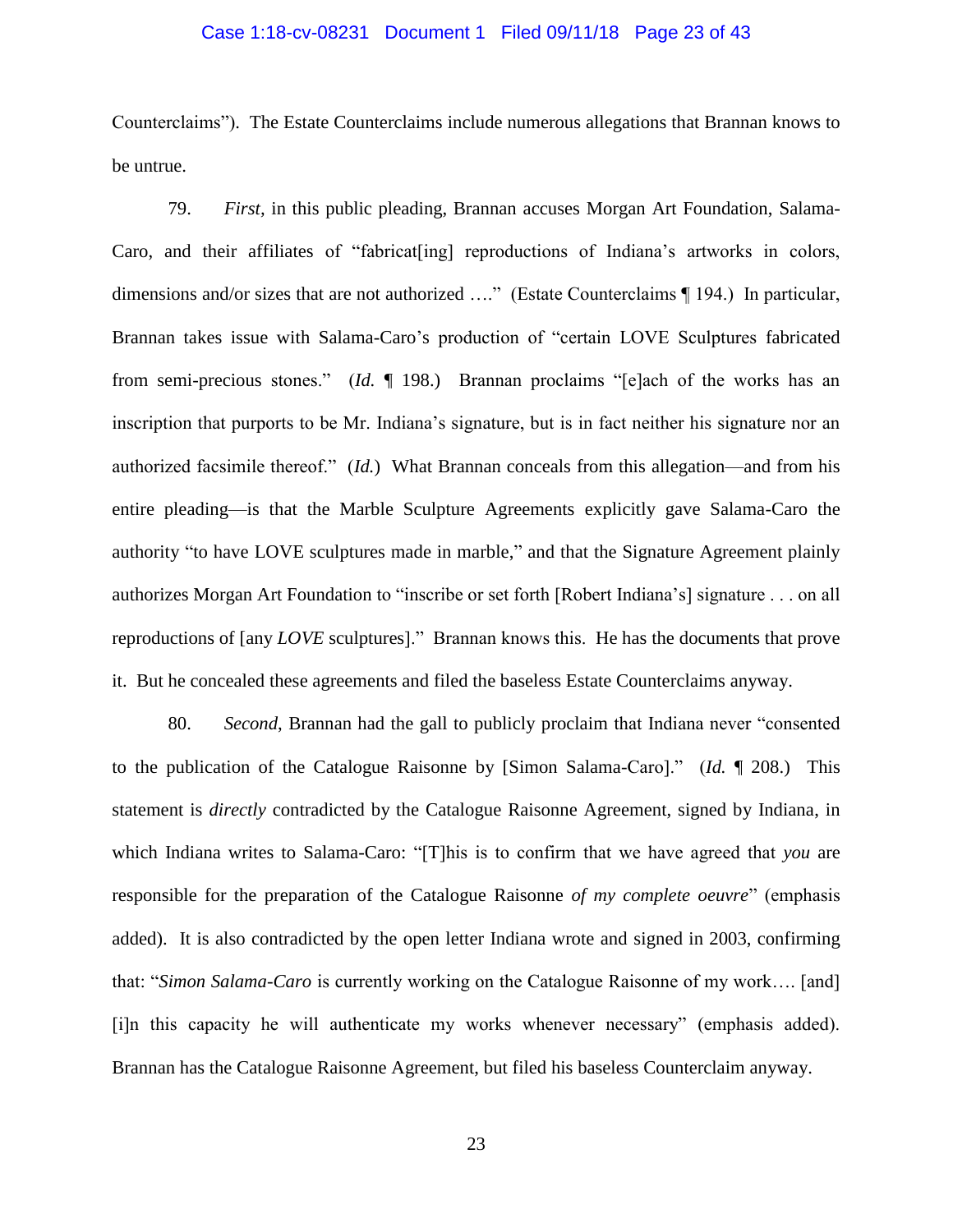#### Case 1:18-cv-08231 Document 1 Filed 09/11/18 Page 24 of 43

81. *Third*, Brannan accuses Morgan Art Foundation, Salama-Caro, Shearbrook (US), LLC, and Figure 5 Art LLC of improperly operating Robertindiana.com without Indiana's authorization. (*See* Estate Counterclaims ¶¶ 201–03.) But Brannan also knows this is false, as he was provided with the written correspondence between Salama-Caro and Indiana concerning the creation of the website—evidencing the fact that Indiana knew about the website for over a decade and was actively kept apprised of its progress.

82. In addition to filing the Estate Counterclaims, Brannan also repudiated the Marble Sculpture Agreements, the Catalogue Raisonne Agreement, and Indiana's agreement with Salama-Caro regarding Robertindiana.com in a letter to Plaintiffs' counsel dated August 30, 2018.

83. The Estate Counterclaims are rife with evidence of bad faith and carelessness. For example, in Paragraph 186, in discussing Morgan Art Foundation's purported failure to provide Indiana with a sufficient accounting of its sales of Indiana's work, Brannan notes that the License/IP Agreement requires Morgan Art Foundation to furnish an accounting to Indiana "on a quarterannual basis." (Estate Counterclaims ¶ 186.) Brannan neglects to mention, however, that the License/IP Agreement was amended to require *annual* accountings. Similarly, in Paragraph 187, in discussing Morgan Art Foundation's alleged failure to pay royalties, Brannan alleges that it was agreed in the Sculpture Agreement that Morgan Art Foundation would "pay a sum equal to 20% of the receipts by Morgan from the sale of the sculptures." He again neglects to mention that this was later amended to require Morgan Art Foundation to pay Indiana 20% of the "*net income* received by Morgan Art Foundation from the sale of the sculptures after deduction of Permissible Deductible Expenses as listed in the April 9, 1999 Agreement" (emphasis added).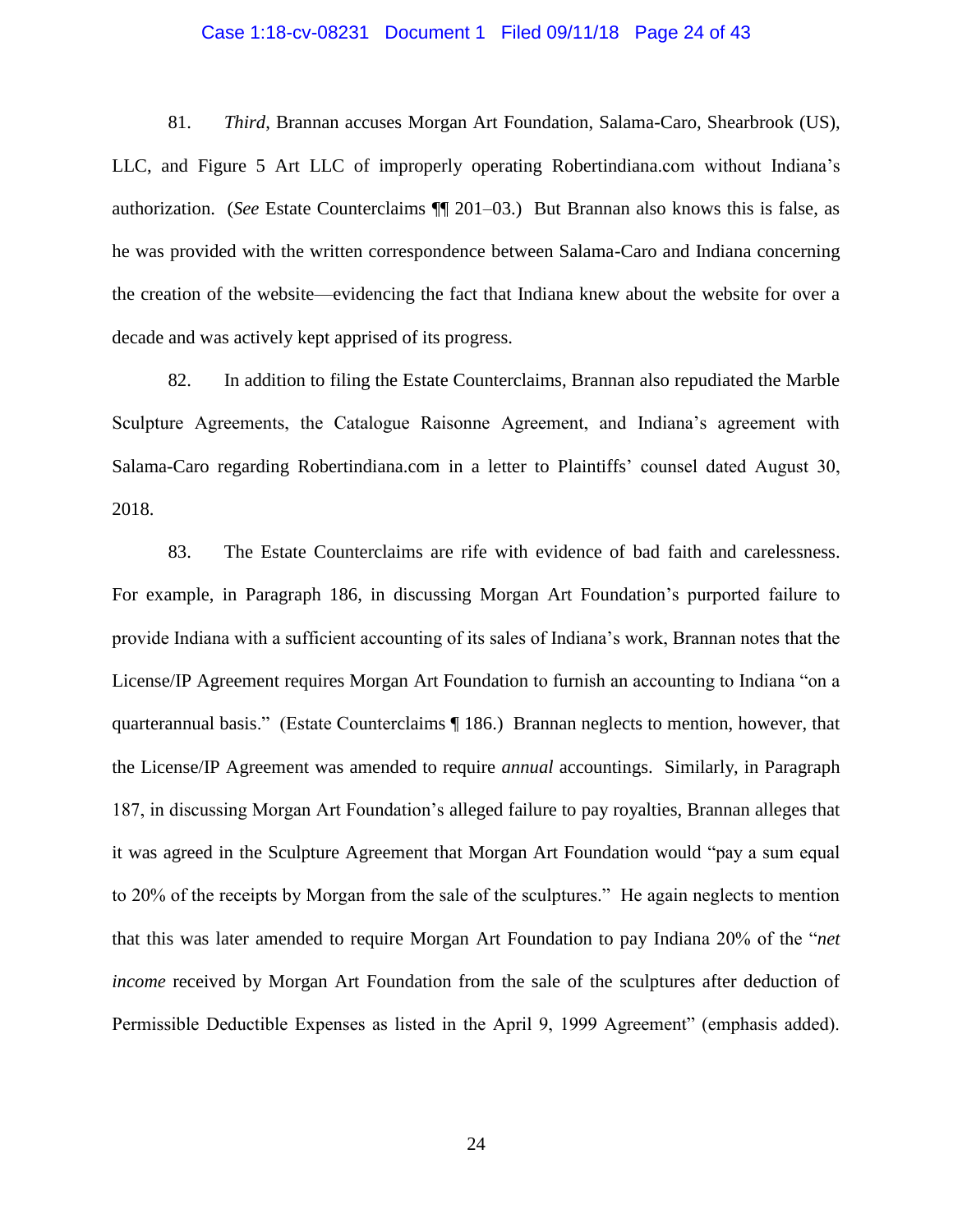### Case 1:18-cv-08231 Document 1 Filed 09/11/18 Page 25 of 43

Brannan is aware of each of these amendments; Morgan Art Foundation produced them to him in the Probate Litigation.

84. Brannan is also aware of the extensive financial accounting and independent audit that Morgan Art Foundation produced in the Probate Litigation, which was also voluntarily sent to Brannan's counsel months earlier. These records evidence the history of royalty payments made by Morgan Art Foundation to Indiana over several years in accordance with their agreements. To the extent that Brannan has any questions about these accounting records, sworn testimony is to be taken this week in the Probate Litigation to answer any remaining questions. But rather than wait for these answers, Brannan instead filed Counterclaims alleging "[o]n information and belief" that Morgan Art Foundation has failed to make required royalty payments to Indiana. There is *no* evidence supporting this allegation. *None*. And Brannan knows this—or would know it, had he waited to confirm these records in the Probate Litigation hearing scheduled for this week. (*See BDO Audit,* attached as Exh. R.)

85. The Estate's bad faith is also evidenced by its glaring failure to mention the Marble Sculpture Agreements or the Signature Agreement anywhere in the Estate Counterclaims. Instead, Brannan frivolously accuses Morgan Art Foundation and Salama-Caro of forging the Marble *LOVE* Sculptures, as though these agreements did not exist. But they do exist. These are agreements that Brannan has, but chose to conceal from the Court.

86. Brannan is no stranger to bad faith tactics to protect his privileged position. The week before Indiana died, Brannan contacted Indiana's longtime assistant, Sean Hillgrove, and asked him to sign a non-disclosure agreement. Hillgrove had known and worked with Indiana for close to 30 years. Upon information and belief, Brannan knew Hillgrove had witnessed the scheme concocted by Michael McKenzie and American Image Art, among others, to forge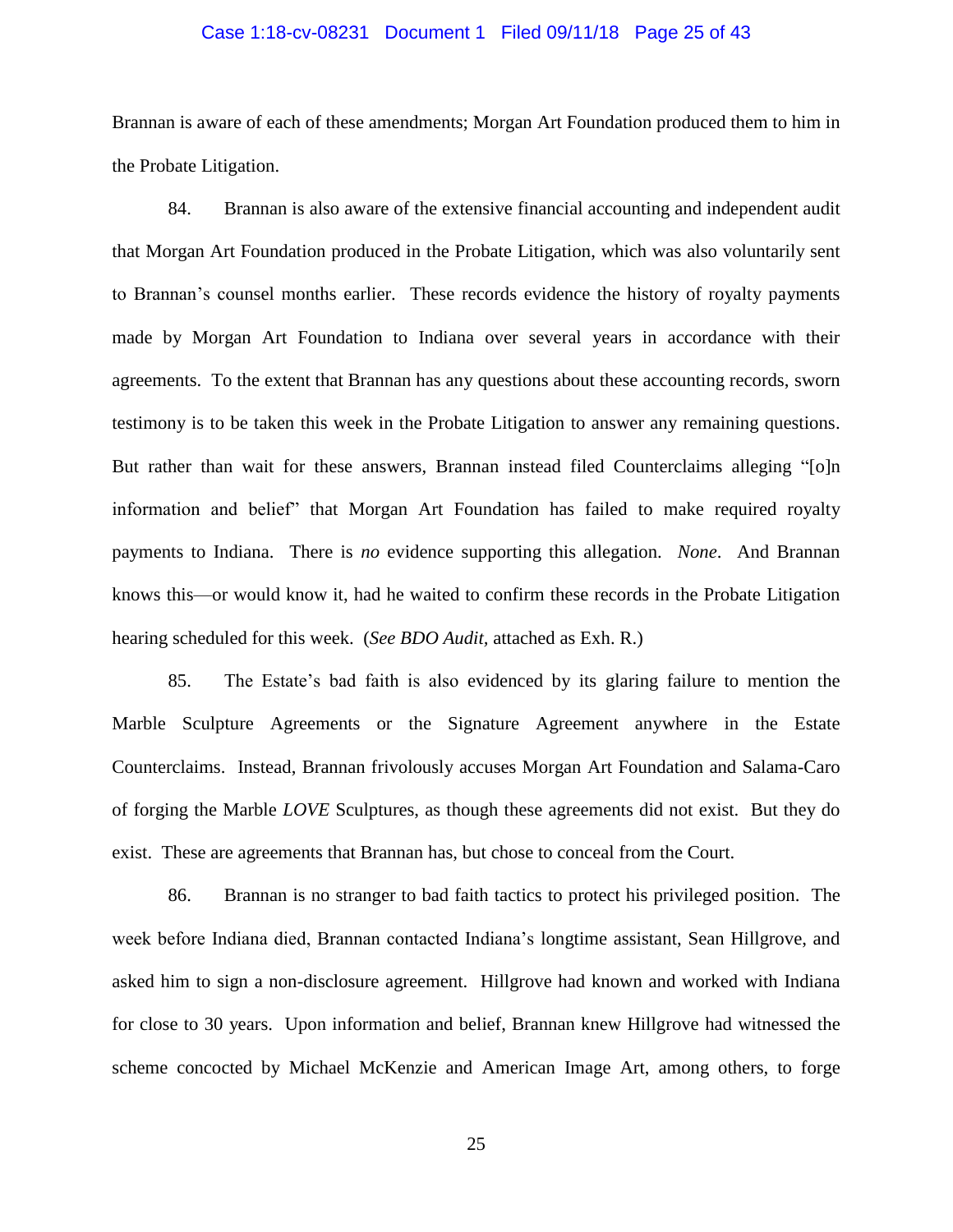### Case 1:18-cv-08231 Document 1 Filed 09/11/18 Page 26 of 43

Indiana's artworks for their own profit and to isolate Indiana at the end of his life. Hillgrove refused to sign Brannan's proposed agreement. The day before Indiana died, Brannan called Hillgrove four more times, and, unable to get in touch with him, resorted to contacting Hillgrove's mother. Upon information and belief, Brannan requested that Hillgrove "name his price" for signing the non-disclosure agreement. Hillgrove did not sign.

87. Shortly after Morgan Art Foundation filed the AIA Litigation, and shortly after Indiana's death, counsel for Morgan Art Foundation received a lengthy email from a local resident warning Morgan Art Foundation that Brannan may try these precise tactics and drain Indiana's Estate to preserve his own position. She had known Brannan for years and described how, as executor of a family member's will, Brannan "took the opportunity to probate the estate for the full five years." She reported that Brannan had sold the estate properties "for 40% of assessed value" to local residents who had insinuated themselves into her family member's life in his waning years—instead of conducting a true public auction for value to the highest bidder. The trust that had been left to the estate, in her view, "was established as a spendthrift trust" by Brannan, and the heirs of the estate were ultimately left with close to nothing after years of meaningless and unnecessary probate proceedings. She believed that the heirs of the estate had been "'hometowned' as they say in Maine" by Brannan. She stated that "it is a cottage industry in Maine to befriend the elderly in hopes of receiving much in return. It has always been a poor state with many 'kindhearted' predators."

88. Morgan Art Foundation has received reports that Brannan has hired an unqualified appraiser to appraise the art in Indiana's Estate—a man with whom Brannan has worked closely for years, but who does not have the requisite experience to appraise significant fine works of art. Morgan Art Foundation has also heard reports that art works have been moved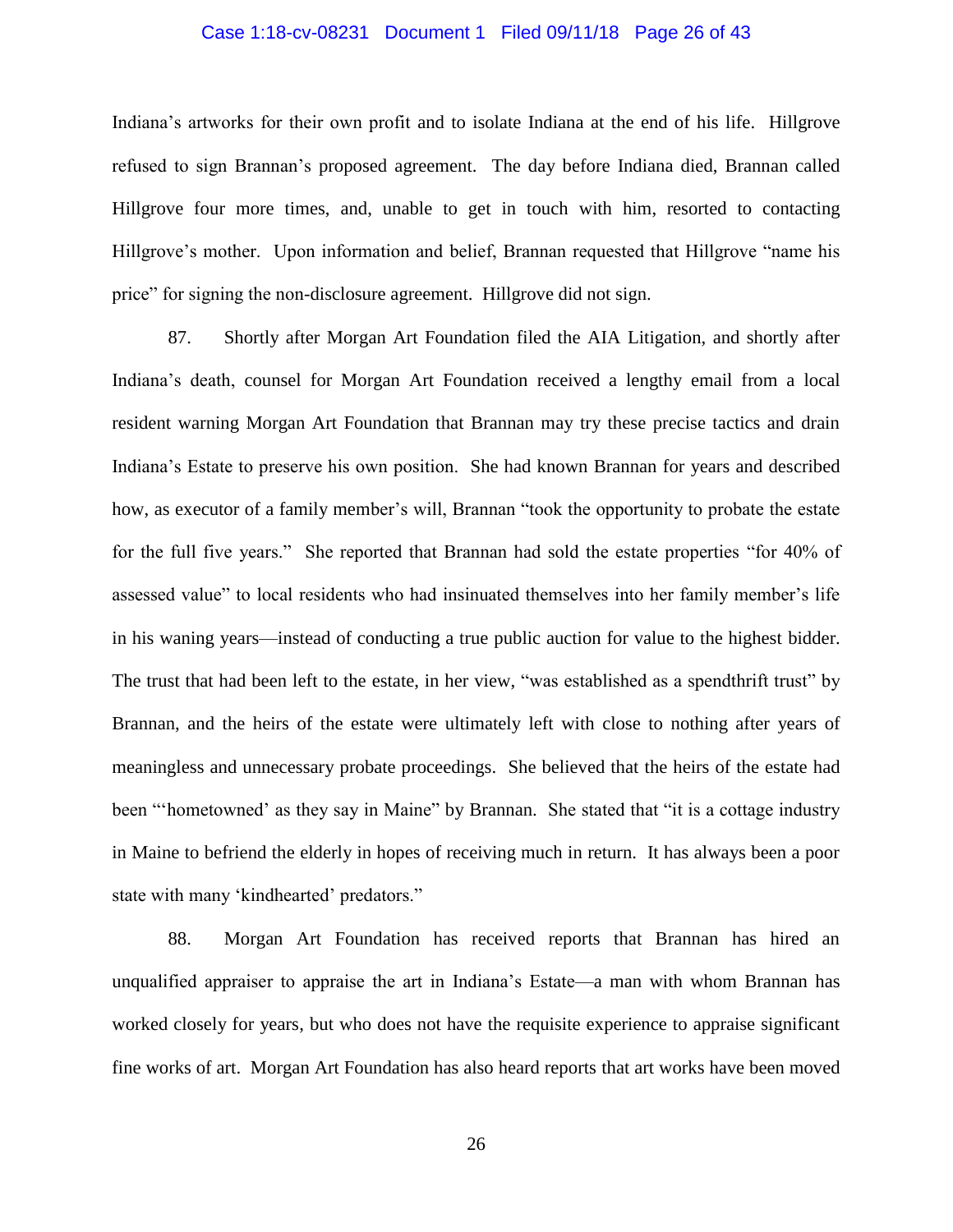### Case 1:18-cv-08231 Document 1 Filed 09/11/18 Page 27 of 43

out of the Star of Hope without the use of gloves or other protective measures, leaving oil, dirt, and fingerprints on these valuable works. This is a major breach of protocol and was confirmed in photographs published by a significant newspaper. Brannan has also failed to secure certain works in a fine art storage warehouse, in further breach of his obligations to protect Estate property in which Morgan Art Foundation has an interest.

89. While Brannan has been freely using the Estate's resources to retain several law firms to represent his interests and to pursue frivolous litigation in Indiana's name, he has neglected even the most basic upkeep of the Star of Hope residence—the place that Indiana lived and worked, and that Indiana intended to form the cornerstone of his Star of Hope Foundation and study center. This monumental property has been described by some as perhaps the most significant of Indiana's works during his lifetime, and is a remarkable and unique living memory to a remarkable and unique artist.

90. But the house is falling apart. Literally. The day before Brannan filed the baseless Estate Counterclaims against Morgan Art Foundation and others, it was Simon Salama-Caro that received an urgent phone call from a concerned Vinalhaven citizen reporting that a plexiglass window had fallen out of the Star of Hope onto Main Street in Vinalhaven, narrowly missing passers by. Brannan has made no adequate effort nor expended resources to secure and conserve this property since Indiana's death—preferring instead to waste Estate resources on frivolous litigation, against Indiana's express wishes.

91. These frivolous and reckless expenditures put dollars that should have been transferred to a Maine non-profit into the pockets of Brannan and his lawyers. This is not only a violation of rights held by the Star of Hope Foundation—which should legally conflict Brannan from taking any action on behalf of that non-profit—it is also a violation of his fiduciary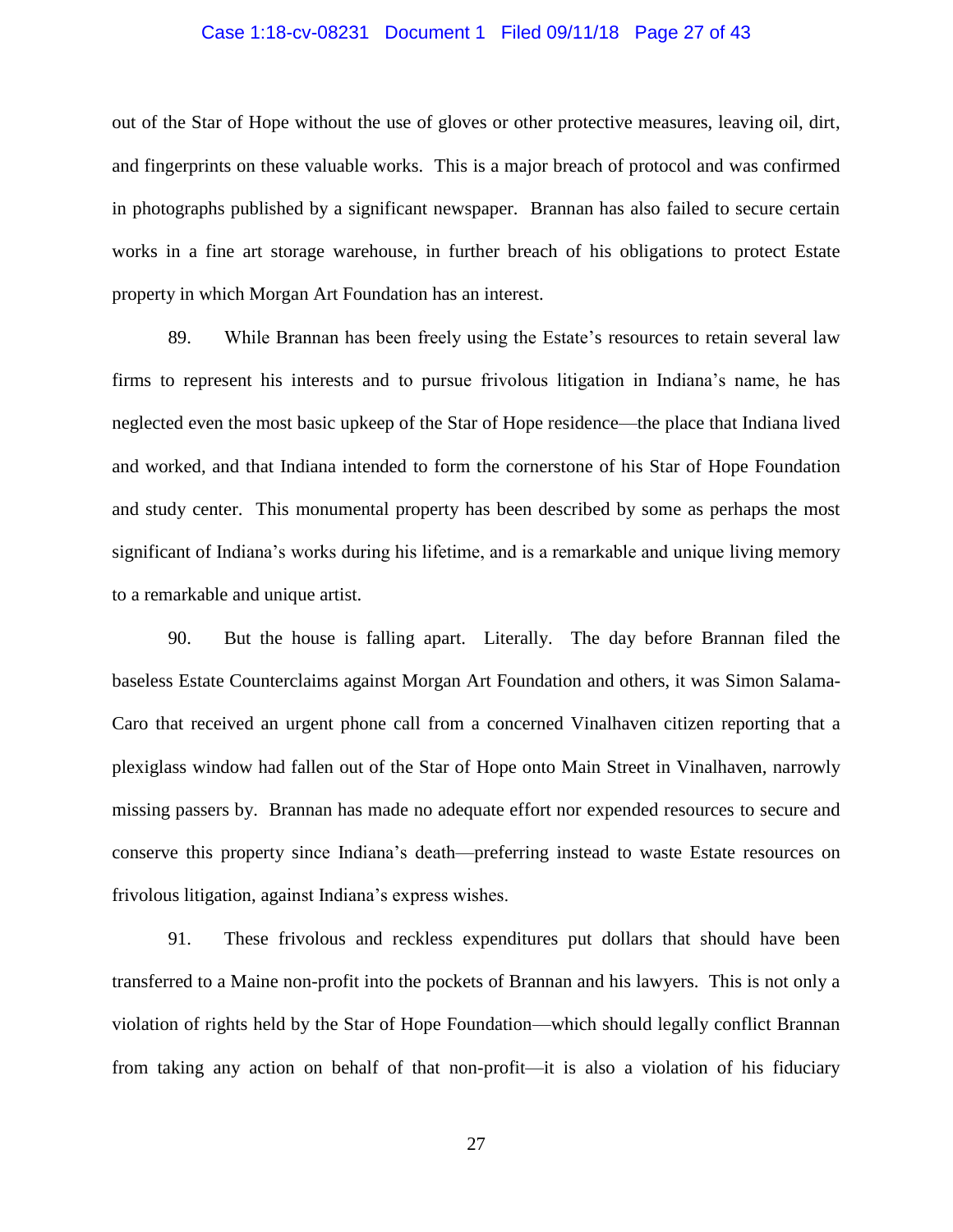### Case 1:18-cv-08231 Document 1 Filed 09/11/18 Page 28 of 43

obligations to the Estate. Morgan Art Foundation has, therefore, taken the necessary step of notifying the Maine Attorney General of Brannan's conflict of interest and misconduct in an effort to protect the non-profit and Indiana's legacy from further destruction. (Attached as Exh. S.)

92. Brannan's actions on behalf of the Estate are flatly counterproductive to the Estate's mission. His efforts to stop Morgan Art Foundation, Salama-Caro, and their affiliates from performing their agreements with Indiana will only diminish sales of Indiana's works, and as a result, royalty payments to the Estate. Shutting down the Catalogue Raisonne and website that Indiana specifically requested Salama-Caro to create will only impair Indiana's market and legacy. Moreover, repudiating Indiana's authorization for some of his most cherished works the Marble *LOVE* Sculptures—contravenes not only Indiana's written agreements with Plaintiffs, but Indiana's express wishes. Brannan's misconduct has caused and will cause the Plaintiffs substantial damages and constitutes an egregious violation of his obligations to the Estate and his duty to protect and advance Robert Indiana's wishes.

### **COUNT I BREACH OF CONTRACT By Morgan Art Foundation Limited and Simon Salama-Caro Against the Estate**

93. Plaintiffs repeat and reallege each and every allegation contained in the paragraphs above as if fully set forth here.

94. The License/IP Agreement, the Sculpture Agreement, and the Signature Agreement are valid and binding contracts between Morgan Art Foundation and Robert Indiana.

95. The Marble Sculpture Agreements are valid and binding contracts between Simon Salama-Caro and Robert Indiana.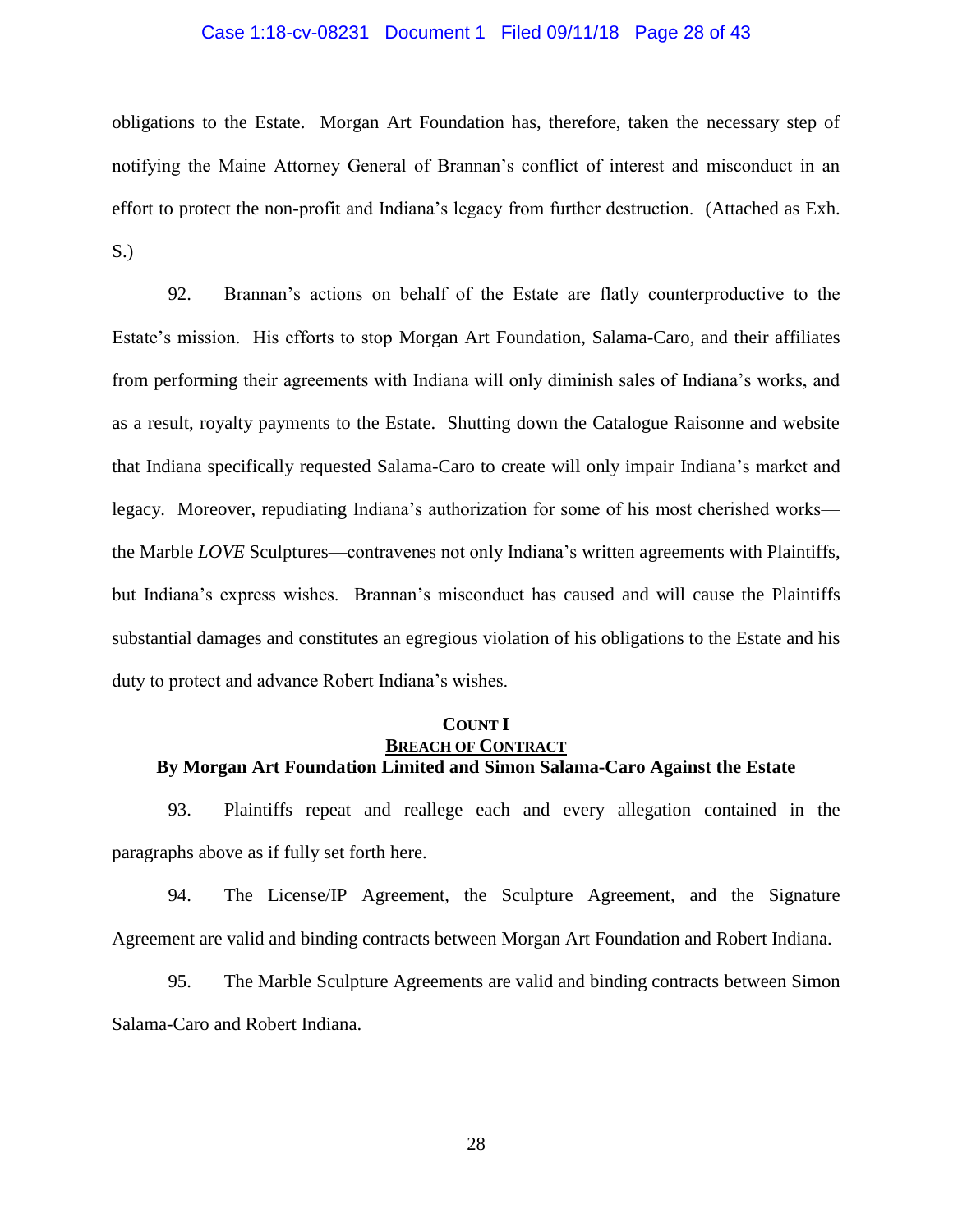### Case 1:18-cv-08231 Document 1 Filed 09/11/18 Page 29 of 43

96. Morgan Art Foundation has complied with the License/IP Agreement, the Sculpture Agreement, and the Signature Agreement.

97. Simon Salama-Caro has complied with the Marble Sculpture Agreements by fabricating Marble *LOVE* Sculptures pursuant to Indiana's requested specifications.

98. The Estate has repudiated and breached the License/IP Agreement, the Sculpture Agreement, the Signature Agreement, and the Marble Sculpture Agreements by falsely and publicly asserting that Morgan Art Foundation and Simon Salama-Caro's production of certain *LOVE* Sculptures fabricated from semi-precious stones and inscription of Robert Indiana's signature on these sculptures was not authorized by Robert Indiana, despite the fact that such authority was conferred to Morgan Art Foundation and Simon Salama-Caro through these agreements.

99. As a direct and proximate result of this conduct, Morgan Art Foundation and Simon Salama-Caro have suffered damages in an amount to be determined at trial.

100. The Estate's conduct was wanton, willful, and malicious and in known contravention of written and express agreements between one or more of the Plaintiffs and Robert Indiana. As a result, the Estate must pay punitive damages.

### **COUNT II UNJUST ENRICHMENT By Morgan Art Foundation Limited and Simon Salama-Caro Against the Estate**

101. Plaintiffs repeat and reallege each and every allegation contained in the paragraphs above as if fully set forth here.

102. The License/IP Agreement, the Sculpture Agreement, and the Signature Agreement are valid and binding contracts between Morgan Art Foundation and Robert Indiana.

103. The Marble Sculpture Agreements are valid and binding contracts between Simon Salama-Caro and Robert Indiana.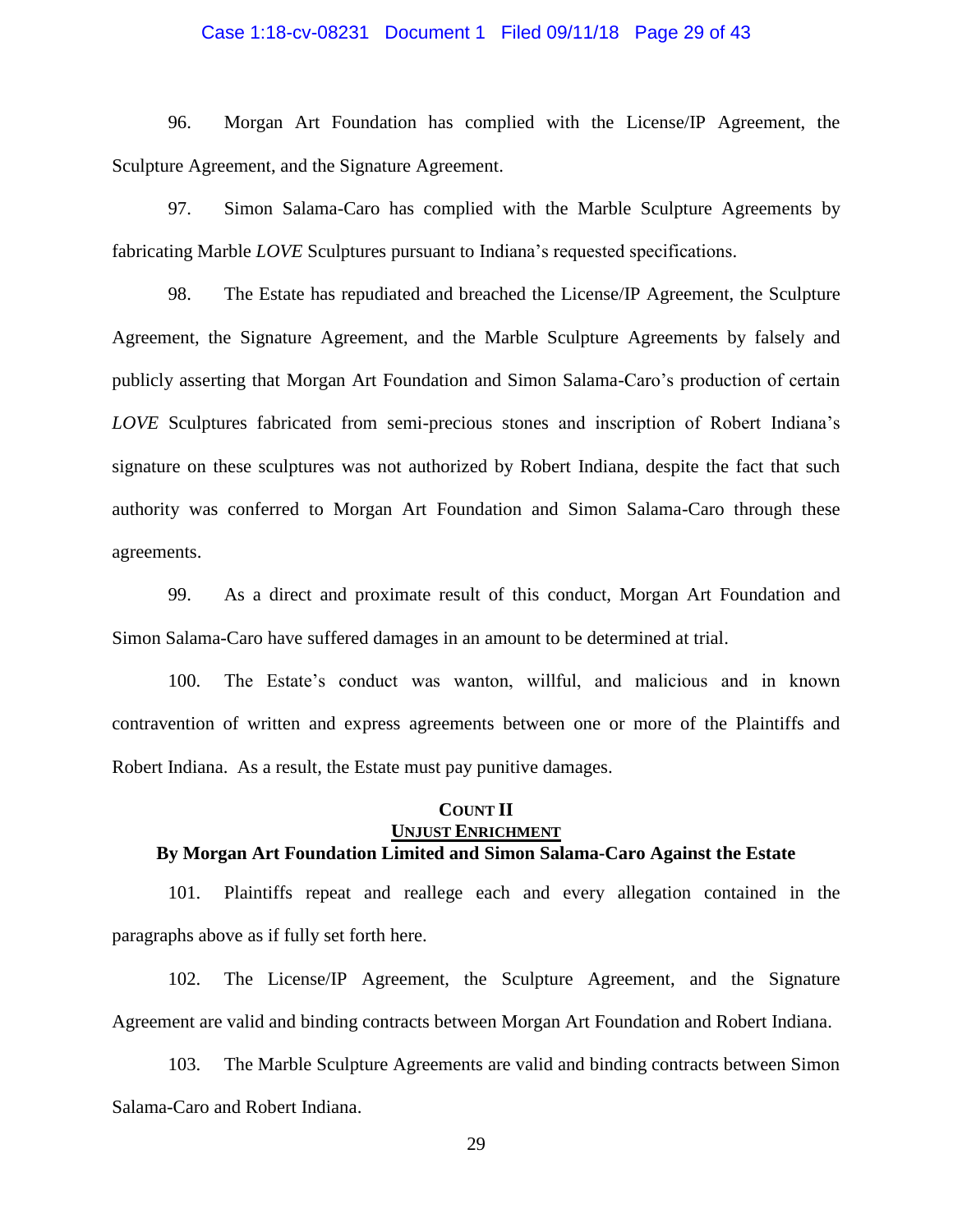### Case 1:18-cv-08231 Document 1 Filed 09/11/18 Page 30 of 43

104. Relying on these agreements and Indiana's expressed approval for the project, Morgan Art Foundation and Simon Salama-Caro created sculptures with Robert Indiana's oversight, paid royalties to Robert Indiana for any sculptures that were sold, and publicly exhibited the sculptures for years, raising public awareness for Robert Indiana's works.

105. Robert Indiana benefited from Morgan Art Foundation's performance under the License/IP Agreement, the Sculpture Agreement, and the Signature Agreement, and from Simon Salama-Caro's performance under the Marble Sculpture Agreements.

106. The Estate has now repudiated the License/IP Agreement, the Sculpture Agreement, the Signature Agreement, and the Marble Sculpture Agreements by falsely and publicly asserting that Morgan Art Foundation and Simon Salama-Caro's production of certain *LOVE* Sculptures fabricated from semi-precious stones and inscription of Robert Indiana's signature on these sculptures was not authorized by Robert Indiana, despite the fact that such authority was conferred to Morgan Art Foundation and Simon Salama-Caro through these agreements and by Robert Indiana personally.

107. Accordingly, the Estate has withheld adequate compensation for the benefits conferred on it by Morgan Art Foundation and Simon Salama-Caro and will be unjustly enriched to Morgan Art Foundation's and Simon Salama-Caro's detriment as a result.

108. As a direct and proximate result of this conduct, Morgan Art Foundation and Simon Salama-Caro have suffered damages in an amount to be determined at trial. Equity and good conscience require restitution.

### **COUNT III PROMISSORY ESTOPPEL By Morgan Art Foundation Limited and Simon Salama-Caro Against the Estate**

109. Plaintiffs repeat and reallege each and every allegation contained in the paragraphs above as if fully set forth here.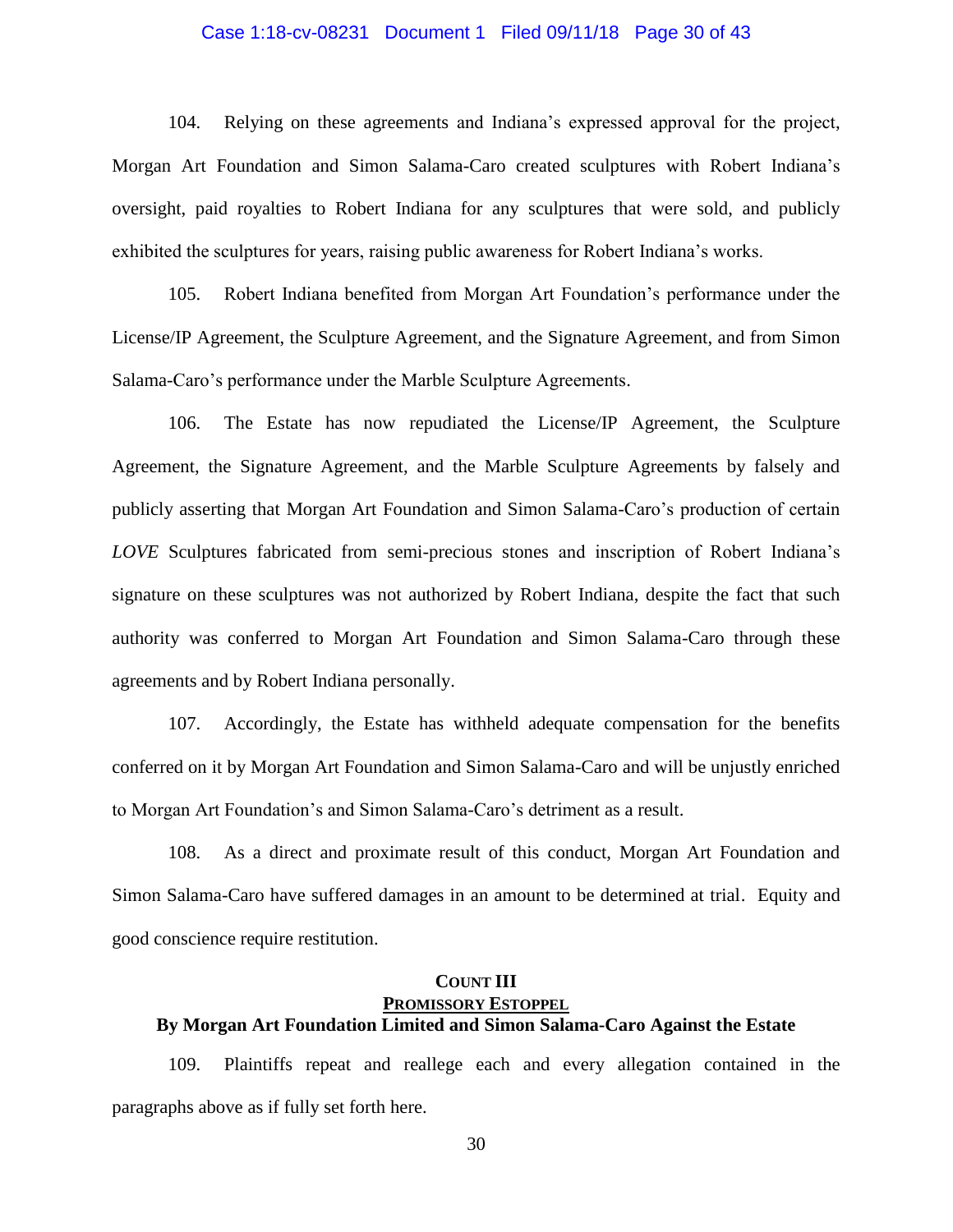### Case 1:18-cv-08231 Document 1 Filed 09/11/18 Page 31 of 43

110. The License/IP Agreement, the Sculpture Agreement, and the Signature Agreement reflect promises made by Robert Indiana to Morgan Art Foundation in the course of their business dealings.

111. The Marble Sculpture Agreements reflect promises made by Robert Indiana to Simon Salama-Caro in the course of their business dealings.

112. In reliance of the promises contained in these agreements, and in reliance on Indiana's expressed approval for the project, Morgan Art Foundation and Simon Salama-Caro expended time and money creating sculptures with Robert Indiana's oversight, paid royalties to Robert Indiana for any sculptures that were sold, and publicly exhibited the sculptures for years, raising public awareness for Robert Indiana's works.

113. The Estate has now repudiated these promises by falsely and publicly asserting that Morgan Art Foundation and Simon Salama-Caro's production of certain *LOVE* Sculptures fabricated from semi-precious stones and inscription of Robert Indiana's signature on these sculptures was not authorized by Robert Indiana, despite the fact that such authority was conferred to Morgan Art Foundation and Simon Salama-Caro through these agreements and by Robert Indiana personally.

114. The Estate's conduct has left Morgan Art Foundation and Simon Salama-Caro in a worse position than they otherwise would be, as they spent significant time and money creating, selling, and exhibiting these sculptures, and paying Robert Indiana royalties for these sculptures, to their own detriment.

115. Under the circumstances, it would be inequitable to allow the Estate to revoke the promises made by Robert Indiana authorizing the production of the Marble *LOVE* Sculptures fabricated from semi-precious stones.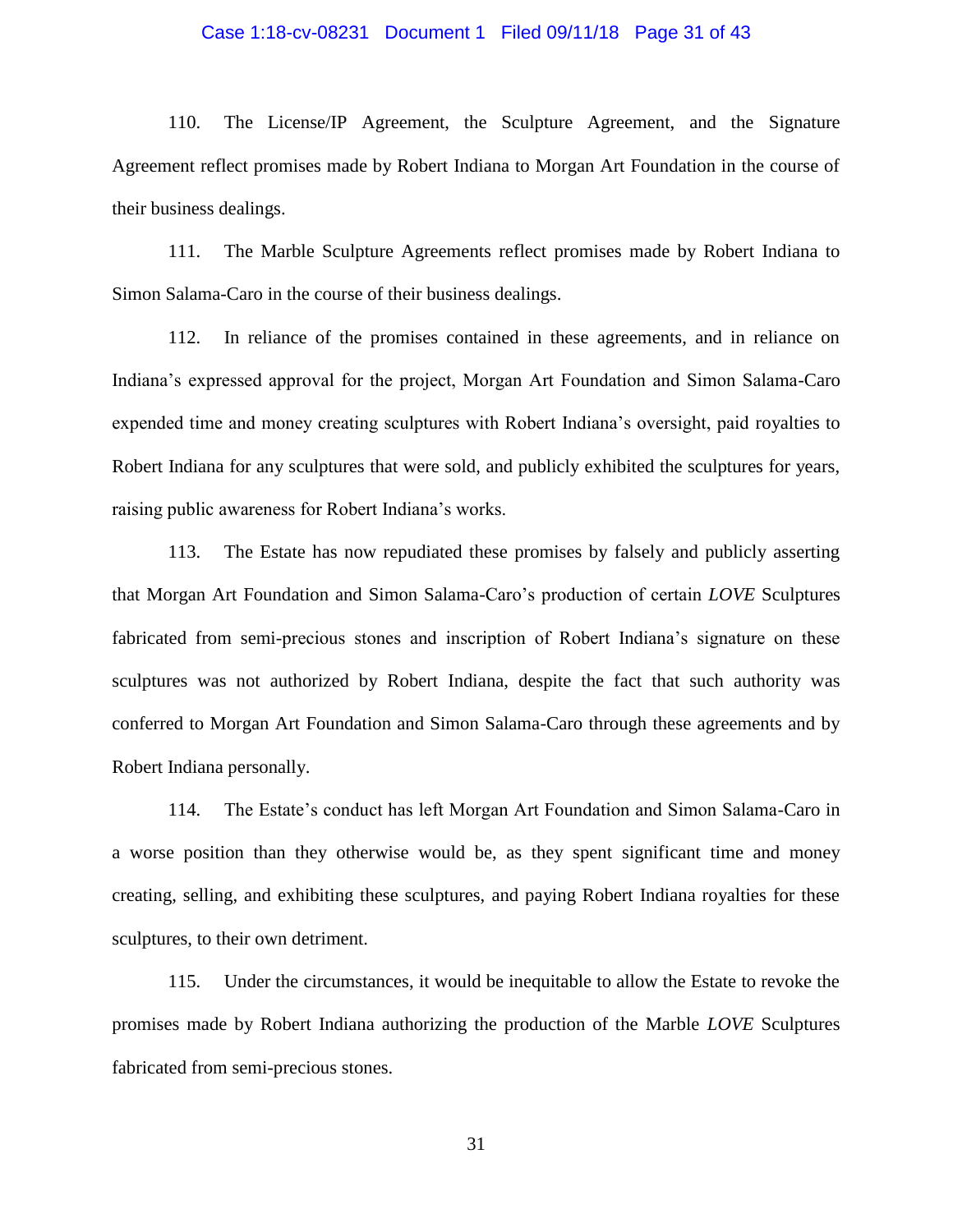### Case 1:18-cv-08231 Document 1 Filed 09/11/18 Page 32 of 43

116. As a direct and proximate result of this conduct, Morgan Art Foundation and Simon Salama-Caro have suffered damages in an amount to be determined at trial.

117. The Estate's conduct was wanton, willful, and malicious and in known contravention of written and express agreements between one or more of the Plaintiffs and Robert Indiana. As a result, the Estate must pay punitive damages.

### **COUNT IV DECLARATORY JUDGMENT By Morgan Art Foundation Limited and Simon Salama-Caro Against the Estate**

118. Plaintiffs repeat and reallege each and every allegation contained in the paragraphs above as if fully set forth here.

119. The Estate has falsely and publicly asserted that Morgan Art Foundation and Simon Salama-Caro's production of certain *LOVE* Sculptures fabricated from semi-precious stones and inscription of Robert Indiana's signature on these sculptures was not authorized by Robert Indiana, despite the fact that such authority was conferred to Morgan Art Foundation and Simon Salama-Caro through the License/IP Agreement, the Sculpture Agreement, the Signature Agreement, and the Marble Sculpture Agreements.

120. The Court may award declaratory relief under 28 U.S.C. §§ 2201, 2202.

121. The Court may issue any writ necessary in aid of its jurisdiction under 28 U.S.C. § 1651, the All Writs Act.

122. The Court is authorized to enter a declaratory judgment where a justiciable controversy exists regardless of whether other relief is available.

123. A justiciable controversy exists concerning whether the Marble *LOVE* Sculptures fabricated from semi-precious stones were authorized by Robert Indiana.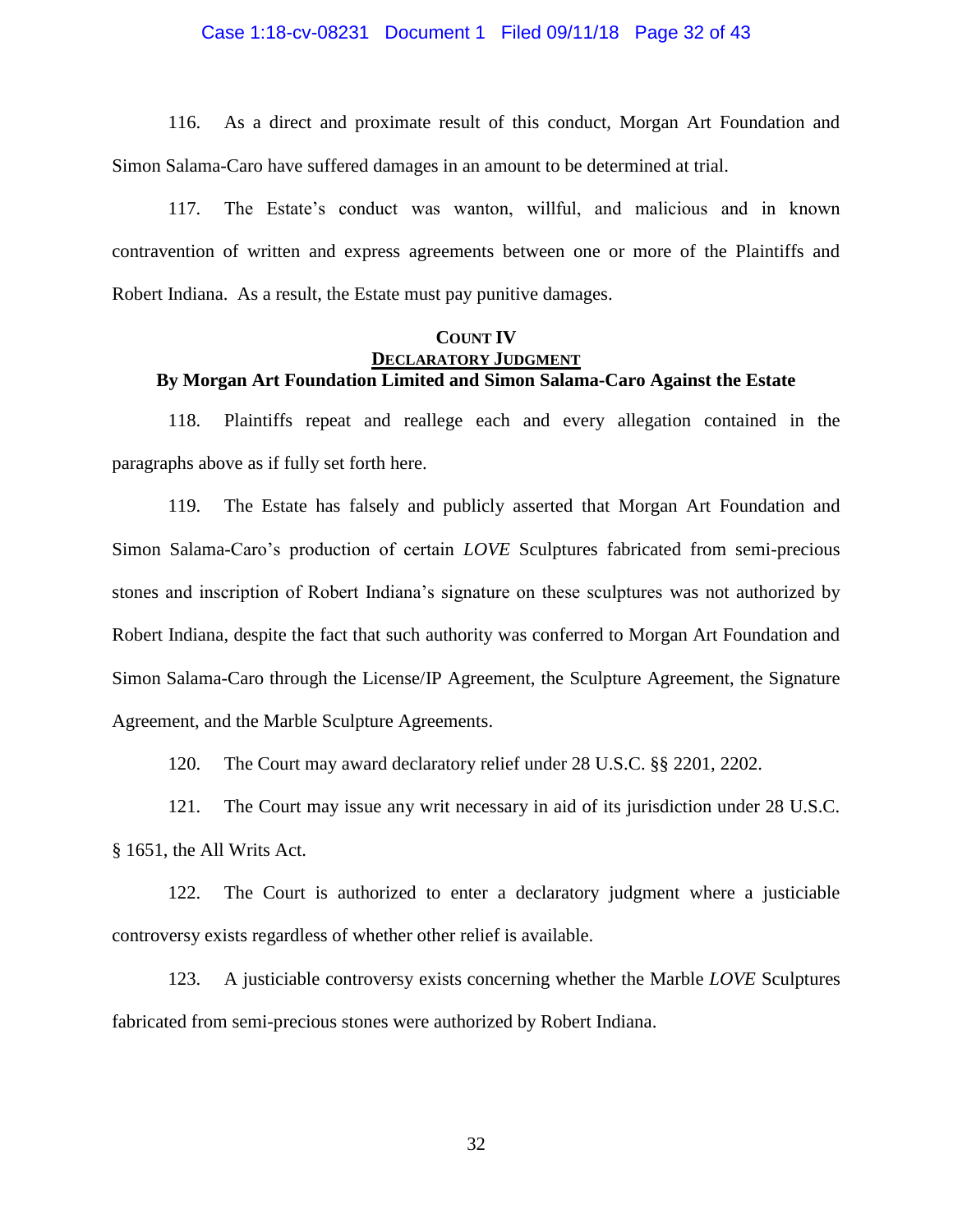### Case 1:18-cv-08231 Document 1 Filed 09/11/18 Page 33 of 43

124. Morgan Art Foundation and Simon Salama-Caro are entitled to a declaratory judgment that the Marble *LOVE* Sculptures fabricated from semi-precious stones were authorized by Robert Indiana.

### **COUNT V**

### **BREACH OF CONTRACT By Simon Salama-Caro and RI Catalogue Raisonne LLC against the Estate**

125. Plaintiffs repeat and reallege each and every allegation contained in the paragraphs above as if fully set forth here.

126. The Catalogue Raisonne Agreement is a valid and binding contract between Simon Salama-Caro and Robert Indiana.

127. Simon Salama-Caro has complied with the Catalogue Raisonne Agreement, and expended over a decade of time and millions of dollars' worth of resources into preparing a Catalogue Raisonne for Robert Indiana's works.

128. The Catalogue Raisonne is nearly complete and Simon Salama-Caro and RI Catalogue Raisonne LLC intend to publish the Catalogue Raisonne this fall.

129. Robert Indiana and the Estate benefited from the certainty and stability that resulted from Simon Salama-Caro and RI Catalogue Raisonne LLC's efforts to authenticate Indiana's works and to promote and publicize his legacy in connection with the production and publication of the Catalogue Raisonne.

130. The Estate has nevertheless now repudiated and breached the Catalogue Raisonne Agreement by falsely and publicly stating that Robert Indiana did not consent to the publication of the Catalogue Raisonne by Simon Salama-Caro and by seeking to prevent the publication of the Catalogue Raisonne, despite the fact that such consent was conferred in the Catalogue Raisonne Agreement.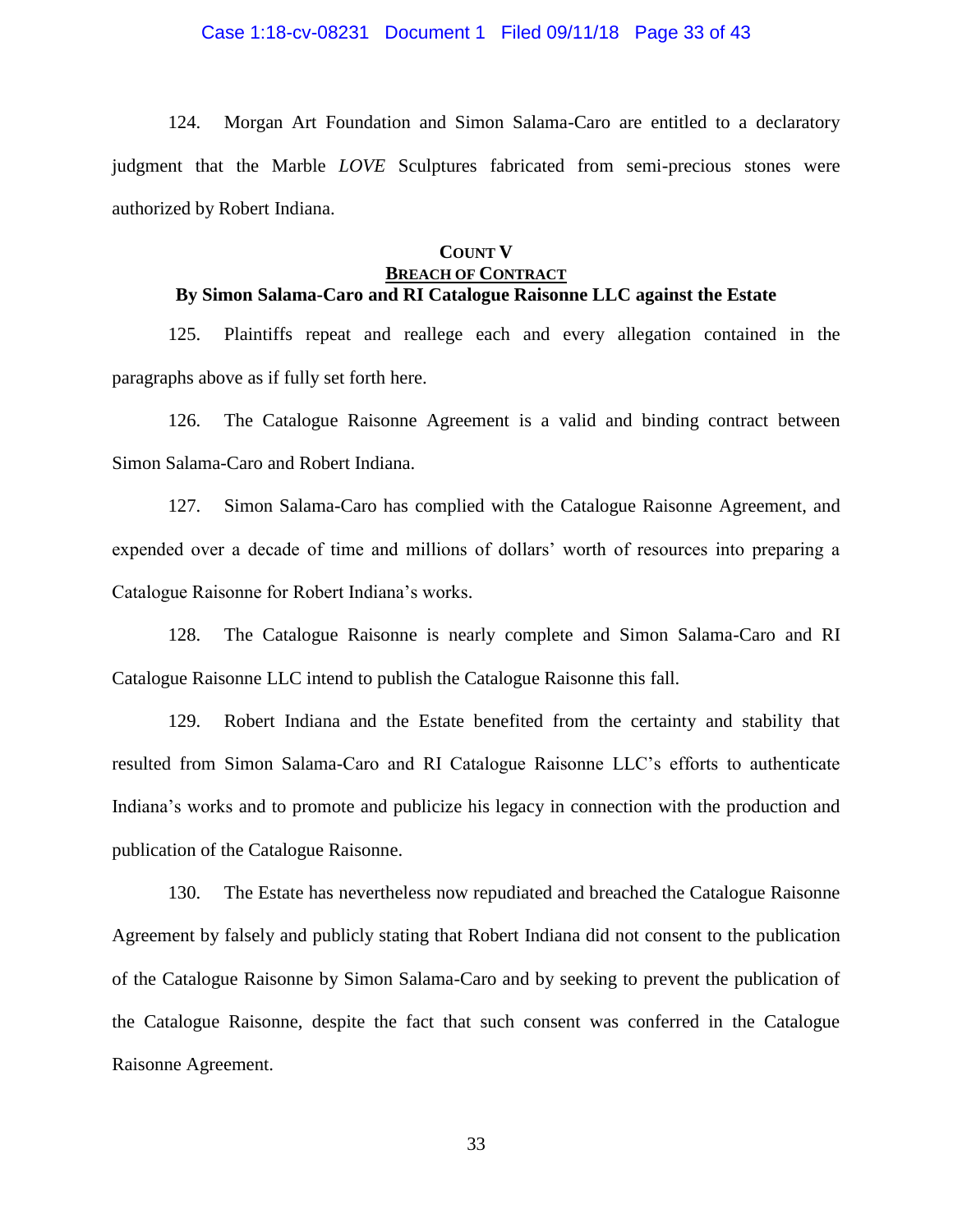### Case 1:18-cv-08231 Document 1 Filed 09/11/18 Page 34 of 43

131. Moreover, the Estate has instructed Simon Salama-Caro to cease and desist from publishing the Catalogue Raisonne.

132. As a direct and proximate result of this conduct, Simon Salama-Caro and RI Catalogue Raisonne LLC have suffered damages in an amount to be determined at trial.

133. The Estate's conduct was wanton, willful, and malicious and in known contravention of written and express agreements between one or more of the Plaintiffs and Robert Indiana. As a result, the Estate must pay punitive damages.

### **COUNT VI UNJUST ENRICHMENT By Simon Salama-Caro and RI Catalogue Raisonne LLC Against the Estate**

134. Plaintiffs repeat and reallege each and every allegation contained in the paragraphs above as if fully set forth here.

135. The Catalogue Raisonne Agreement is a valid and binding contract between Simon Salama-Caro and Robert Indiana.

136. Relying on the Catalogue Raisonne Agreement and the Catalogue Raisonne Letter, as well as extensive discussions and agreements concerning the Catalogue Raisonne with Robert Indiana, Simon Salama-Caro and RI Catalogue Raisonne LLC poured millions of dollars of resources and over a decade of time into preparing the Catalogue Raisonne.

137. The Catalogue Raisonne is nearly complete and Simon Salama-Caro and RI Catalogue Raisonne LLC intend to publish the Catalogue Raisonne this fall.

138. Robert Indiana and the Estate benefited from the certainty and stability that resulted from Simon Salama-Caro and RI Catalogue Raisonne LLC's efforts to authenticate Indiana's works and to promote and publicize his legacy in connection with the production and publication of the Catalogue Raisonne.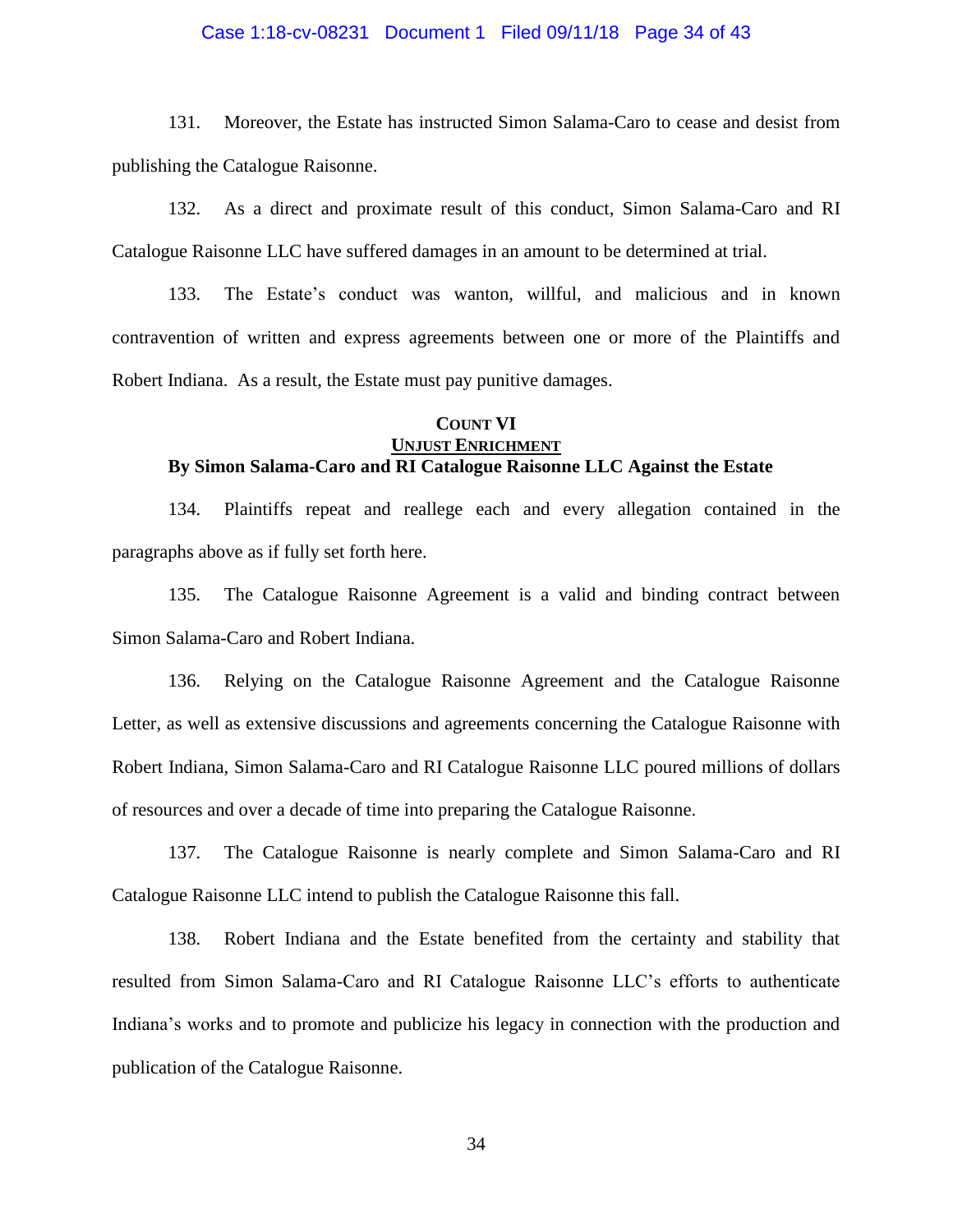### Case 1:18-cv-08231 Document 1 Filed 09/11/18 Page 35 of 43

139. The Estate has nevertheless now repudiated and breached the Catalogue Raisonne Agreement by falsely and publicly stating that Robert Indiana did not consent to the publication of the Catalogue Raisonne by Simon Salama-Caro and by attempting to prevent the publication of the Catalogue Raisonne, despite the fact that such consent was conferred in the Catalogue Raisonne Agreement and by Robert Indiana personally.

140. Moreover, the Estate has instructed Simon Salama-Caro to cease and desist from publishing the Catalogue Raisonne.

141. Accordingly, the Estate has withheld adequate compensation for the benefits conferred on it by Simon Salama-Caro and RI Catalogue Raisonne LLC, and will be unjustly enriched to Simon Salama-Caro's and RI Catalogue Raisonne LLC's detriment as a result.

142. As a direct and proximate result of this conduct, Simon Salama-Caro and RI Catalogue Raisonne LLC have suffered damages in an amount to be determined at trial. Equity and good conscience require restitution.

## **COUNT VII PROMISSORY ESTOPPEL By Simon Salama-Caro and RI Catalogue Raisonne LLC Against the Estate**

143. Plaintiffs repeat and reallege each and every allegation contained in the paragraphs above as if fully set forth here.

144. The Catalogue Raisonne Agreement reflects a promise made by Robert Indiana to Simon Salama-Caro in the course of their business dealings that Simon Salama-Caro is authorized to prepare a Catalogue Raisonne of Robert Indiana's complete oeuvre.

145. This promise was reaffirmed by the Catalogue Raisonne Letter and in extensive discussions Simon Salama-Caro had with Robert Indiana over the years.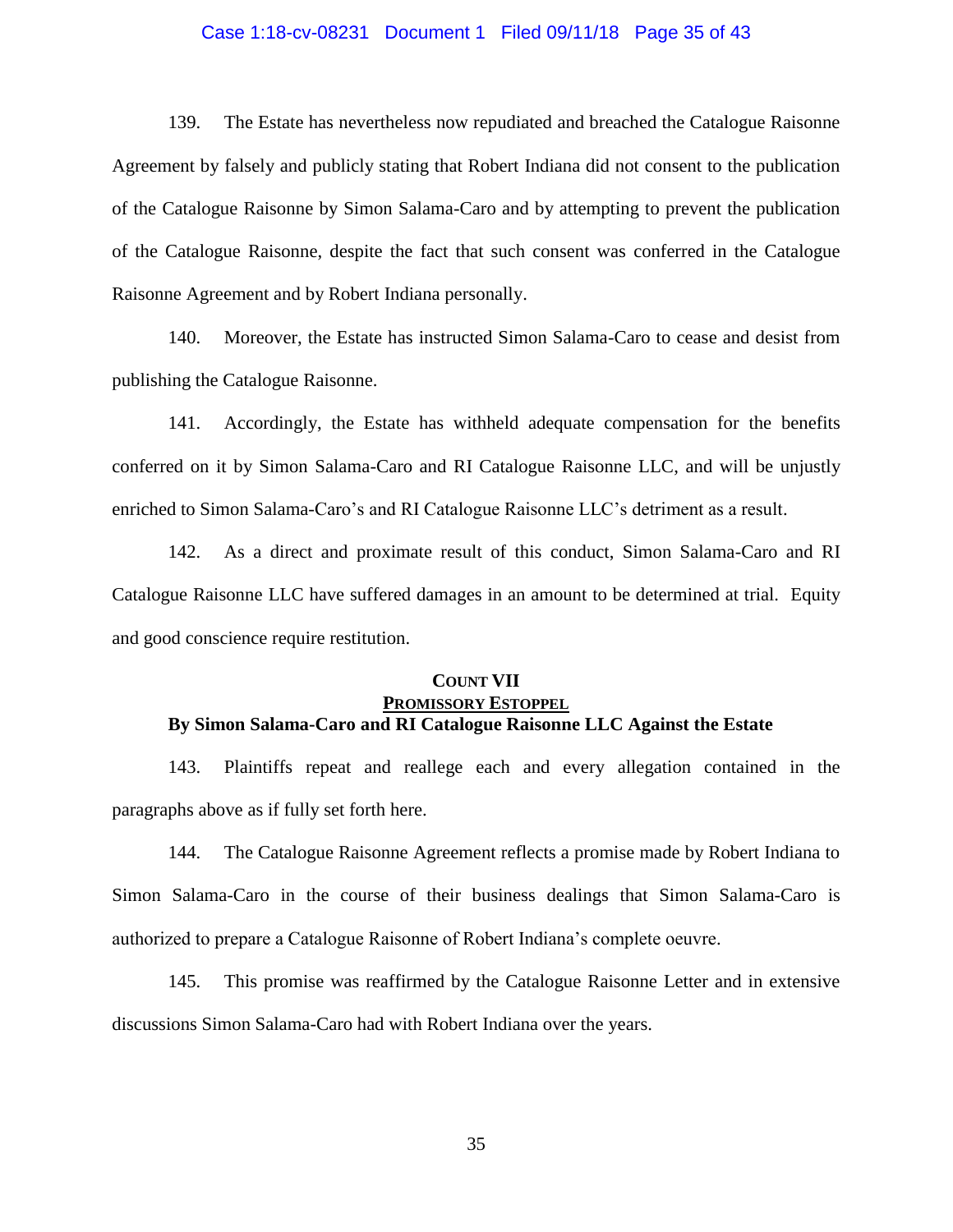### Case 1:18-cv-08231 Document 1 Filed 09/11/18 Page 36 of 43

146. In reliance of this promise, Simon Salama-Caro and RI Catalogue Raisonne LLC poured millions of dollars of resources and over a decade of time into preparing the Catalogue Raisonne.

147. Robert Indiana and the Estate benefited from the certainty and stability that resulted from Simon Salama-Caro and RI Catalogue Raisonne LLC's efforts to authenticate Indiana's works and to promote and publicize his legacy in connection with the production and publication of the Catalogue Raisonne.

148. The Estate has nevertheless now falsely and publicly asserted that Robert Indiana did not consent to the publication of the Catalogue Raisonne by Simon Salama-Caro and RI Catalogue Raisonne LLC and has attempted to prevent the publication of the Catalogue Raisonne.

149. Moreover, the Estate has instructed Simon Salama-Caro to cease and desist from publishing the Catalogue Raisonne.

150. The Estate's conduct has left Simon Salama-Caro and RI Catalogue Raisonne LLC in a worse position than they otherwise would be, as they spent significant time and money creating the Catalogue Raisonne, to their own detriment.

151. Under the circumstances, it would be inequitable to allow the Estate to revoke the promise made by Robert Indiana that Simon Salama-Caro could prepare and publish a Catalogue Raisonne of Robert Indiana's works.

152. As a direct and proximate result of this conduct, Simon Salama-Caro and RI Catalogue Raisonne LLC have suffered damages in an amount to be determined at trial.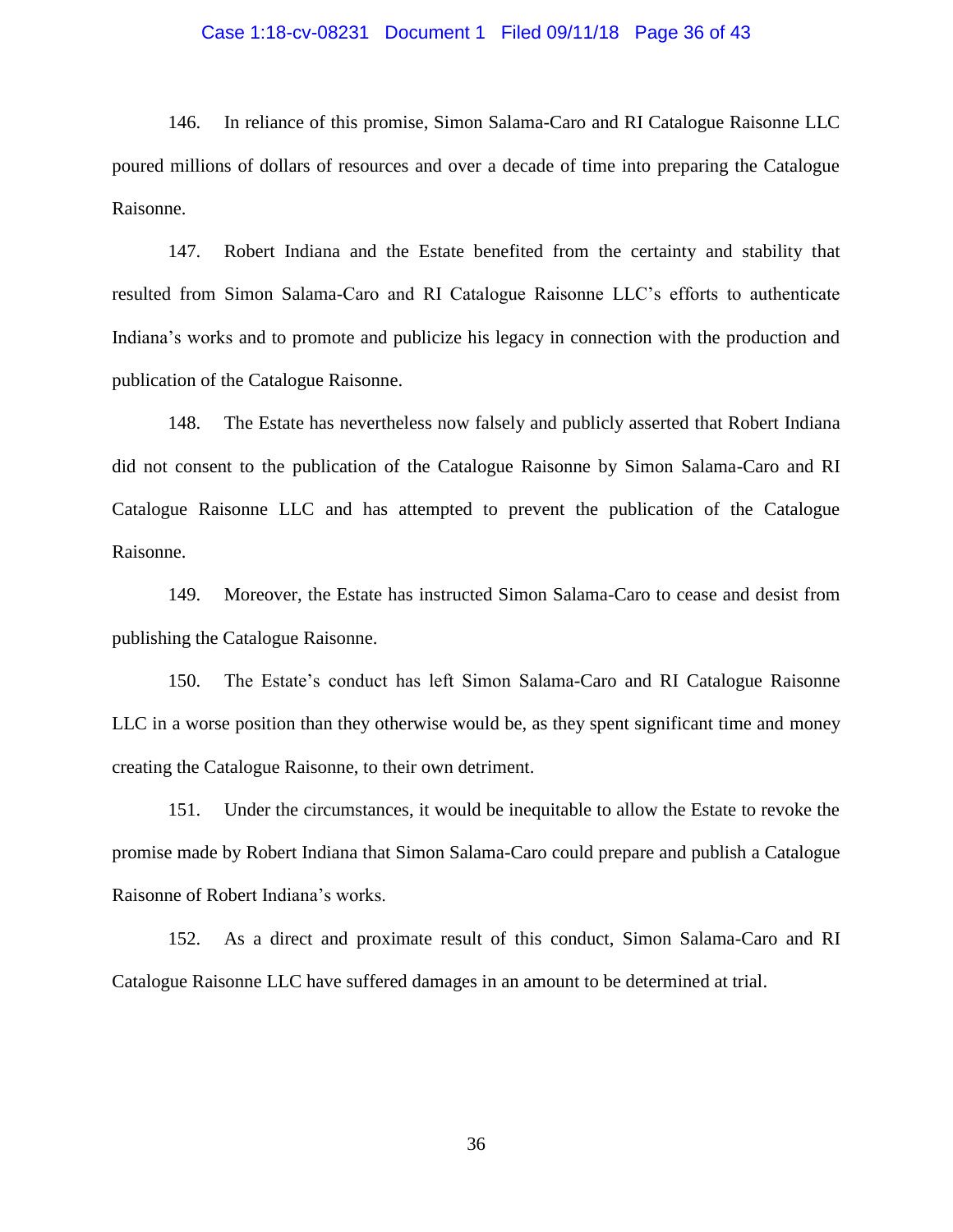### Case 1:18-cv-08231 Document 1 Filed 09/11/18 Page 37 of 43

153. The Estate's conduct was wanton, willful, and malicious and in known contravention of written and express agreements between one or more of the Plaintiffs and Robert Indiana. As a result, the Estate must pay punitive damages.

## **COUNT VIII DECLARATORY JUDGMENT By Simon Salama-Caro and RI Catalogue Raisonne LLC Against the Estate**

154. Plaintiffs repeat and reallege each and every allegation contained in the paragraphs above as if fully set forth here.

155. The Estate has falsely and publicly asserted that Robert Indiana did not consent to the publication of the Catalogue Raisonne by Simon Salama-Caro and RI Catalogue Raisonne LLC, despite the fact that such consent was granted in the Catalogue Raisonne Agreement and reaffirmed in the Catalogue Raisonne Letter and in extensive discussions Simon Salama-Caro had with Robert Indiana over the years.

156. The Court may award declaratory relief under 28 U.S.C. §§ 2201, 2202.

157. The Court may issue any writ necessary in aid of its jurisdiction under 28 U.S.C. § 1651, the All Writs Act.

158. The Court is authorized to enter a declaratory judgment where a justiciable controversy exists regardless of whether other relief is available.

159. A justiciable controversy exists concerning whether Robert Indiana authorized Simon Salama-Caro and RI Catalogue Raisonne LLC to publish the Catalogue Raisonne.

160. Simon Salama-Caro and RI Catalogue Raisonne LLC are entitled to a declaratory judgment that the Catalogue Raisonne was authorized by Robert Indiana.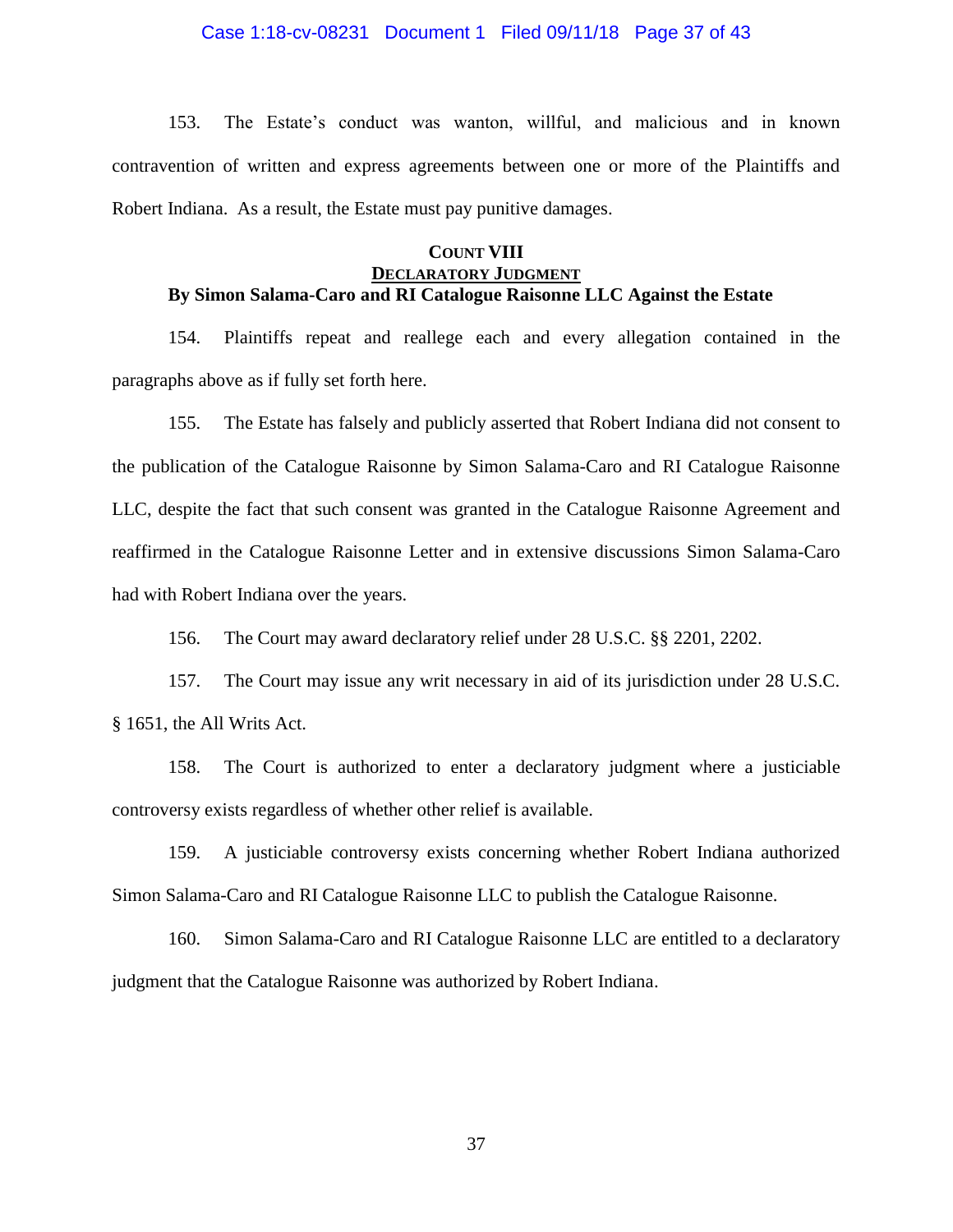# **COUNT IX BREACH OF CONTRACT**

### **By Simon Salama-Caro, Shearbrook (US), LLC, and Figure 5 Art LLC against the Estate**

161. Plaintiffs repeat and reallege each and every allegation contained in the paragraphs above as if fully set forth here.

162. Robert Indiana made a valid and binding agreement with Simon Salama-Caro that Simon Salama-Caro would establish and operate Robertindiana.com.

163. Simon Salama-Caro, Shearbrook (US), LLC, and Figure 5 Art LLC have complied with the agreement, and have expended time, money, and effort registering Robertindiana.com, updating the website, and maintaining the website for several years.

164. Robert Indiana benefited significantly from the website's promotion of his artworks and legacy over the years, and never objected to Plaintiffs' operation of the website during his lifetime.

165. The Estate has now repudiated and breached this agreement by falsely and publicly stating Simon Salama-Caro, Shearbrook (US), LLC, and Figure 5 Art LLC have no right to operate or use the domain name of Robertindiana.com.

166. As a direct and proximate result of this conduct, Simon Salama-Caro and Morgan Art Foundation have suffered damages in an amount to be determined at trial.

167. The Estate's conduct was wanton, willful, and malicious and in known contravention of written and express agreements between one or more of the Plaintiffs and Robert Indiana. As a result, the Estate must pay punitive damages.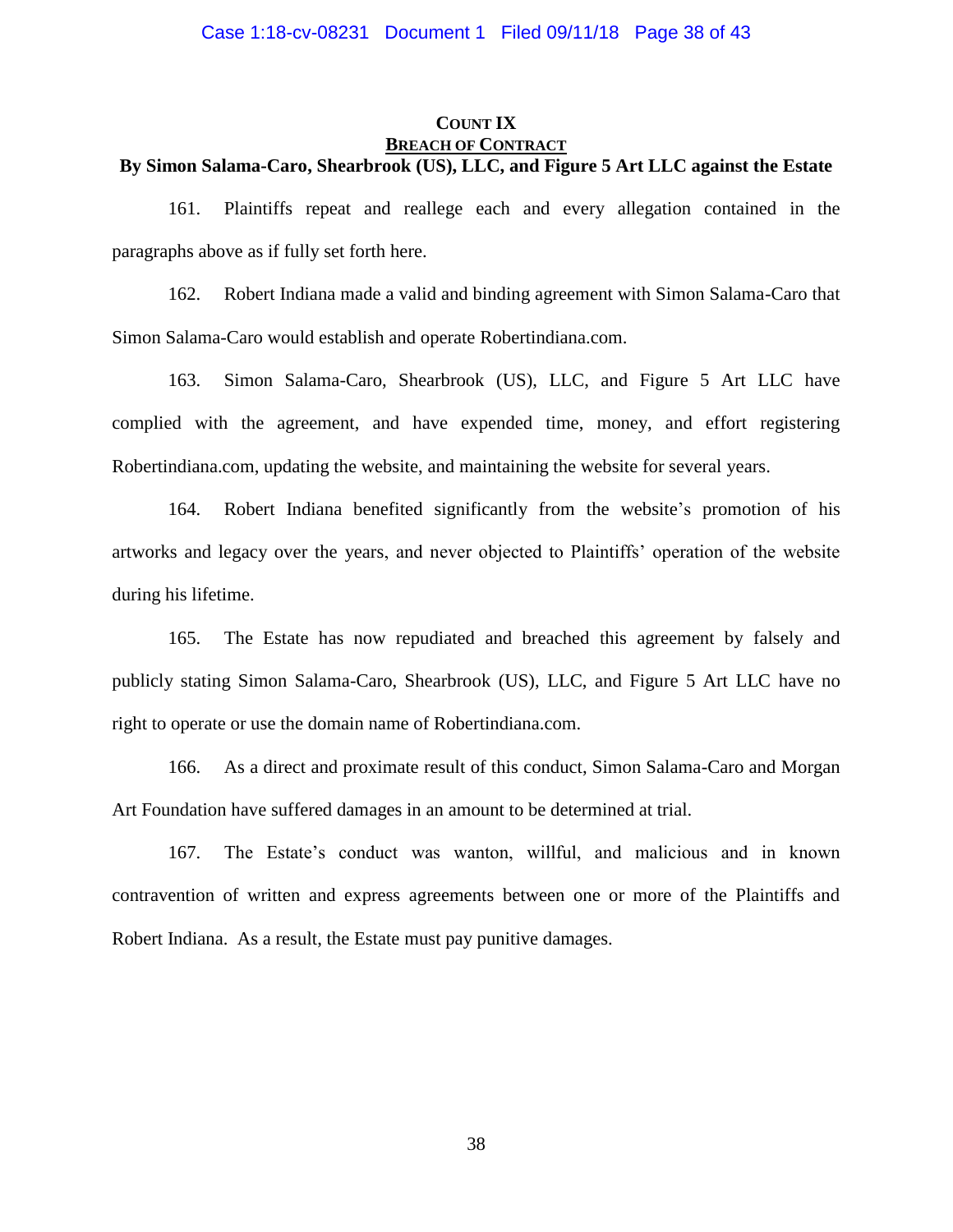# **COUNT X UNJUST ENRICHMENT**

## **By Simon Salama-Caro, Shearbrook (US), LLC, and Figure 5 Art LLC Against the Estate**

168. Plaintiffs repeat and reallege each and every allegation contained in the paragraphs above as if fully set forth here.

169. Robert Indiana made a valid and binding agreement with Simon Salama-Caro that Simon Salama-Caro would establish and operate Robertindiana.com.

170. In reliance on this agreement, as well as numerous subsequent discussions with Robert Indiana reflecting his consent to their creation and operation of RobertIndiana.com, Simon Salama-Caro, Shearbrook (US), LLC, and Figure 5 Art LLC expended time, money, and effort registering the website, updating the website, and maintaining the website for several years.

171. Robert Indiana benefited significantly from the website's promotion of his artworks and legacy over the years, and never objected to Plaintiffs' operation of the website during his lifetime.

172. The Estate has now repudiated this agreement by falsely and publicly stating that Simon Salama-Caro, Shearbrook (US), LLC, and Figure 5 Art LLC have no right to operate or use the domain name of Robertindiana.com.

173. Accordingly, the Estate has withheld adequate compensation for the benefits conferred on it by Simon Salama-Caro, Shearbrook (US), LLC, and Figure 5 Art LLC and will be unjustly enriched to Simon Salama-Caro's, Shearbrook (US), LLC's, and Figure 5 Art LLC's detriment as a result.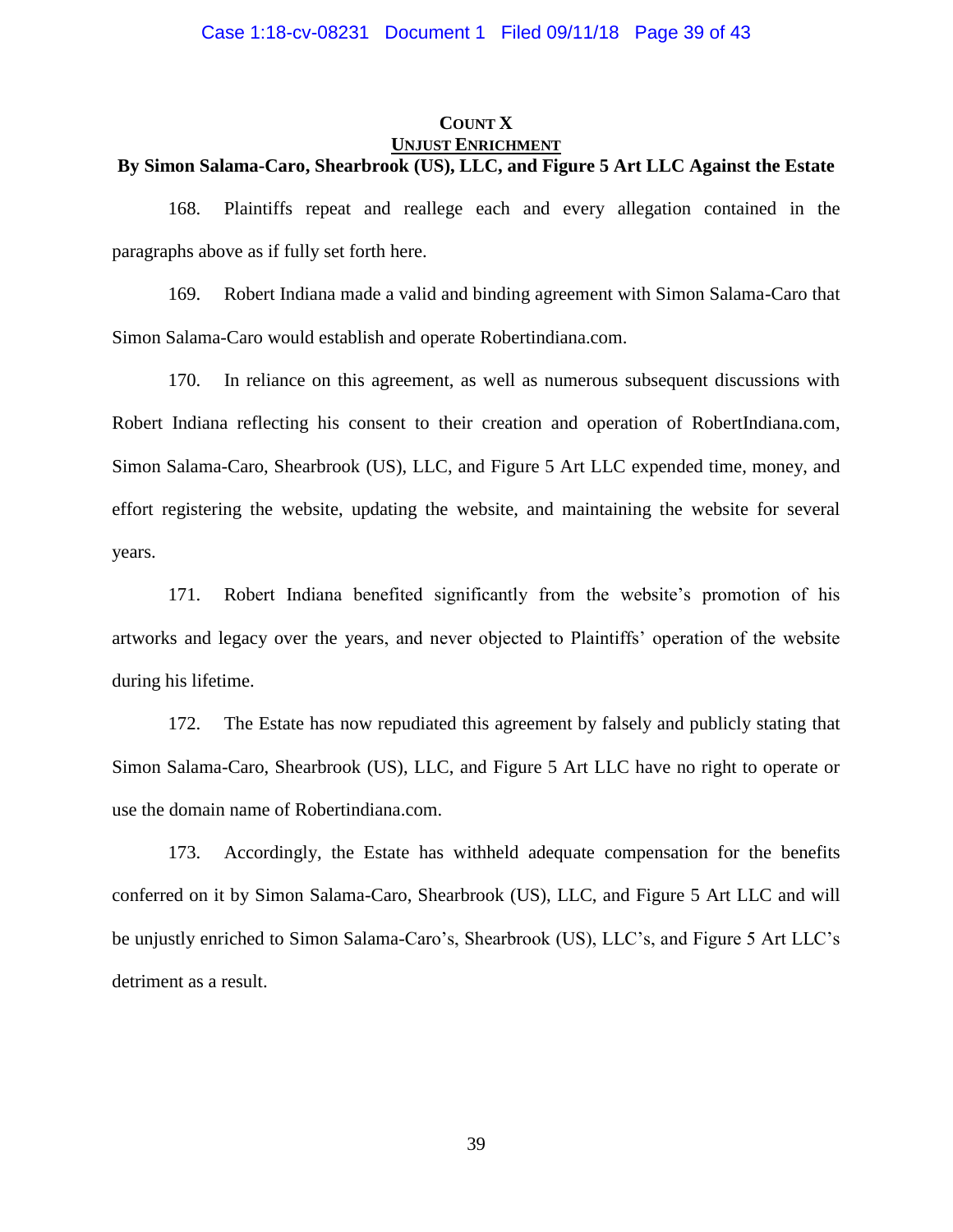### Case 1:18-cv-08231 Document 1 Filed 09/11/18 Page 40 of 43

174. As a direct and proximate result of this conduct, Simon Salama-Caro, Shearbrook (US), LLC, and Figure 5 Art LLC have suffered damages in an amount to be determined at trial. Equity and good conscience require restitution.

### **COUNT XI PROMISSORY ESTOPPEL**

## **By Simon Salama-Caro, Shearbrook (US), LLC, and Figure 5 Art LLC Against the Estate**

175. Plaintiffs repeat and reallege each and every allegation contained in the paragraphs above as if fully set forth here.

176. Robert Indiana promised Simon Salama-Caro that he could establish and operate Robertindiana.com.

177. In reliance on this promise, as well as numerous subsequent discussions with Robert Indiana reflecting his consent to the creation and operation of RobertIndiana.com, Simon Salama-Caro, Shearbrook (US), LLC, and Figure 5 Art LLC expended time, money, and effort registering the website, updating the website, and maintaining the website for several years.

178. Robert Indiana benefited significantly from the website's promotion of his artworks and legacy over the years, and never objected to Plaintiffs' operation of the website during his lifetime.

179. The Estate has now repudiated and breached this agreement by falsely and publicly stating that Simon Salama-Caro, Shearbrook (US), LLC, and Figure 5 Art LLC have no right to operate or use the domain name of Robertindiana.com.

180. Estate's conduct has left Simon Salama-Caro, Shearbrook (US), LLC, and Figure 5 Art LLC in a worse position than they otherwise would be, as they spent significant time and money creating, updating, and maintaining the website, to their own detriment.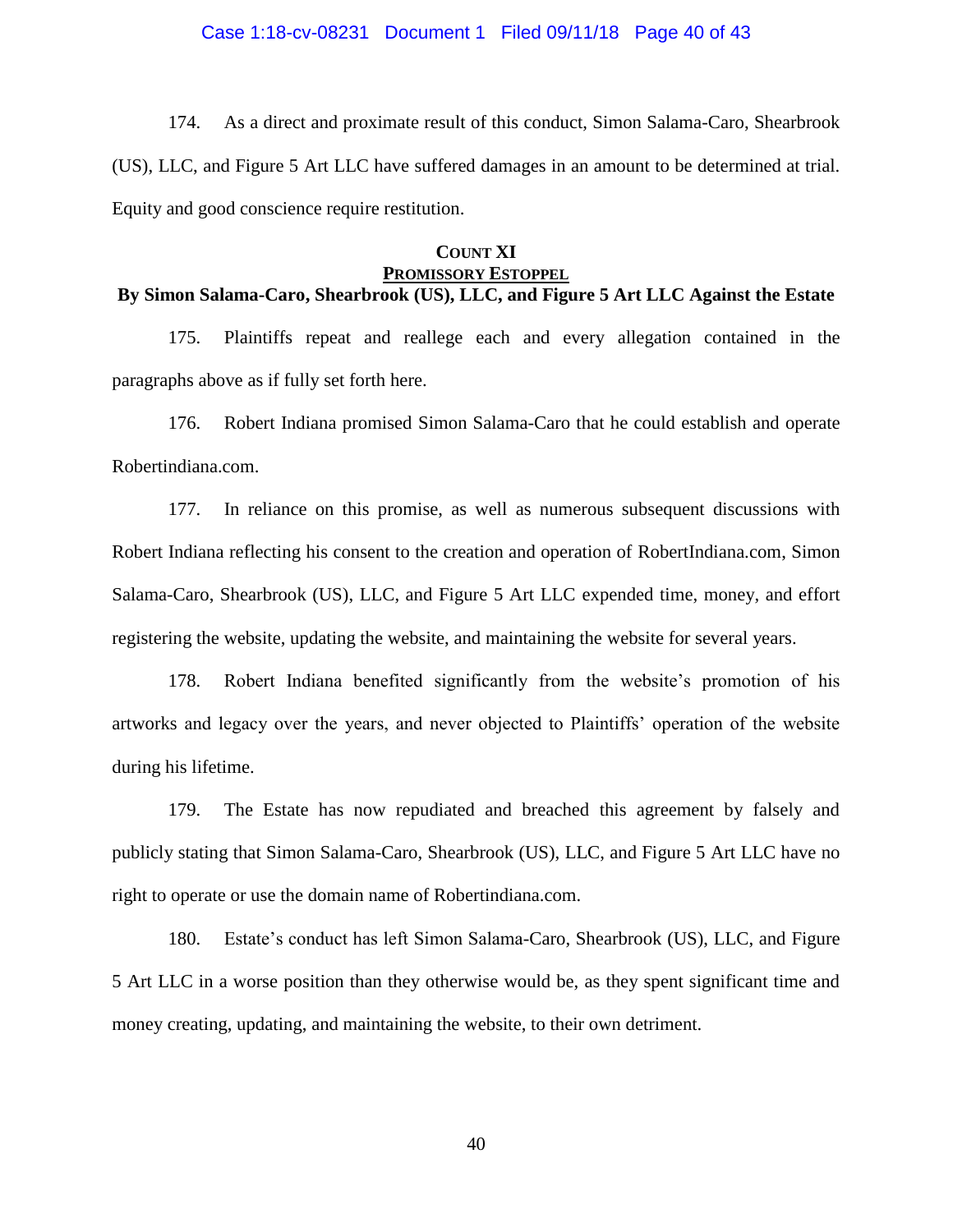### Case 1:18-cv-08231 Document 1 Filed 09/11/18 Page 41 of 43

181. Under the circumstances, it would be inequitable to allow the Estate to revoke the promise made by Robert Indiana that Simon Salama-Caro could establish and operate RobertIndiana.com.

182. As a direct and proximate result of this conduct, Simon Salama-Caro, Shearbrook (US), LLC, and Figure 5 Art LLC have suffered damages in an amount to be determined at trial.

183. The Estate's conduct was wanton, willful, and malicious and in known contravention of written and express agreements between one or more of the Plaintiffs and Robert Indiana. As a result, the Estate must pay punitive damages.

### **COUNT XII DECLARATORY JUDGMENT By Simon Salama-Caro, Shearbrook (US), LLC, and Figure 5 Art LLC Against the Estate**

184. Plaintiffs repeat and reallege each and every allegation contained in the paragraphs above as if fully set forth here.

185. Robert Indiana made a valid and binding agreement with Simon Salama-Caro that Simon Salama-Caro would establish and run Robertindiana.com.

186. In reliance on this agreement, as well as numerous subsequent discussions with Robert Indiana reflecting his consent to their creation and operation of RobertIndiana.com, Simon Salama-Caro, Shearbrook (US), LLC, and Figure 5 Art LLC expended time, money, and effort registering the website, updating the website, and maintaining the website for nearly 20 years.

187. Robert Indiana benefited significantly from the website's promotion of his artworks and legacy over the years, and never objected to Plaintiffs' operation of the website during his lifetime.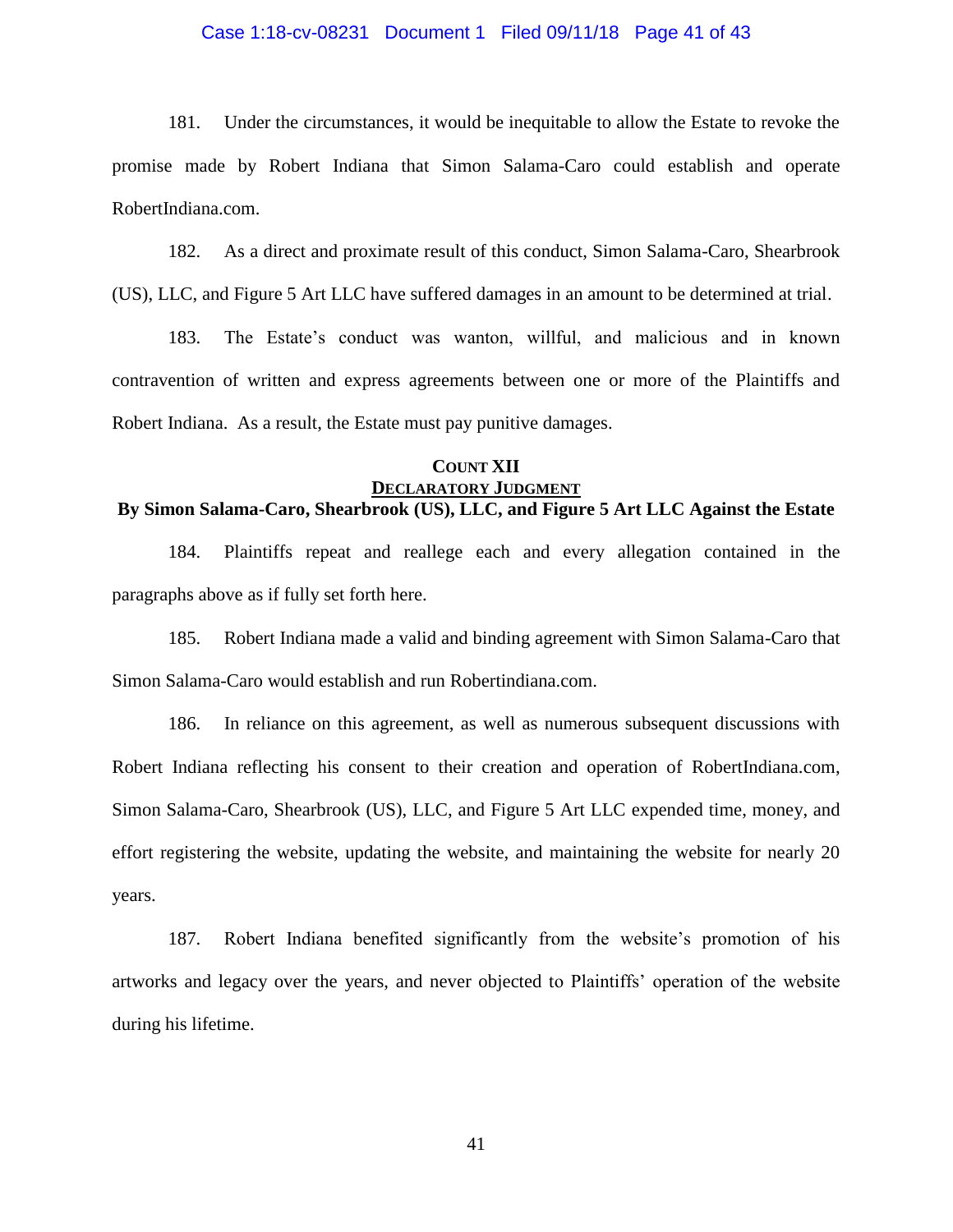### Case 1:18-cv-08231 Document 1 Filed 09/11/18 Page 42 of 43

188. The Estate has now repudiated and breached this agreement by falsely and publicly stating Simon Salama-Caro, Shearbrook (US), LLC, and Figure 5 Art LLC have no right to operate or use the domain name of Robertindiana.com.

189. The Court may award declaratory relief under 28 U.S.C. §§ 2201, 2202.

190. The Court may issue any writ necessary in aid of its jurisdiction under 28 U.S.C. § 1651, the All Writs Act.

191. The Court is authorized to enter a declaratory judgment where a justiciable controversy exists regardless of whether other relief is available.

192. A justiciable controversy exists concerning whether Robert Indiana authorized Simon Salama-Caro, Shearbrook (US), LLC, and Figure 5 Art LLC to register, own, and operate Robertindiana.com.

193. Simon Salama-Caro, Shearbrook (US), LLC, and Figure 5 Art LLC are entitled to a declaratory judgment that their registration, ownership, and operation of the website was authorized by Robert Indiana and that they may continue to own and operate the website Robertindiana.com.

#### **PRAYER FOR RELIEF**

WHEREFORE, Plaintiffs demand judgment as follows:

- a. awarding Plaintiffs general and/or compensatory damages in an amount to be determined at trial for all injuries suffered as a result of Defendant's wrongdoing;
- b. awarding Plaintiffs nominal damages;
- c. awarding Plaintiffs punitive damages;
- d. awarding Plaintiffs pre-judgment and post-judgment interest at the maximum rate allowable by law;
- e. awarding Plaintiffs the costs of suit as incurred in this action and attorney's fees;